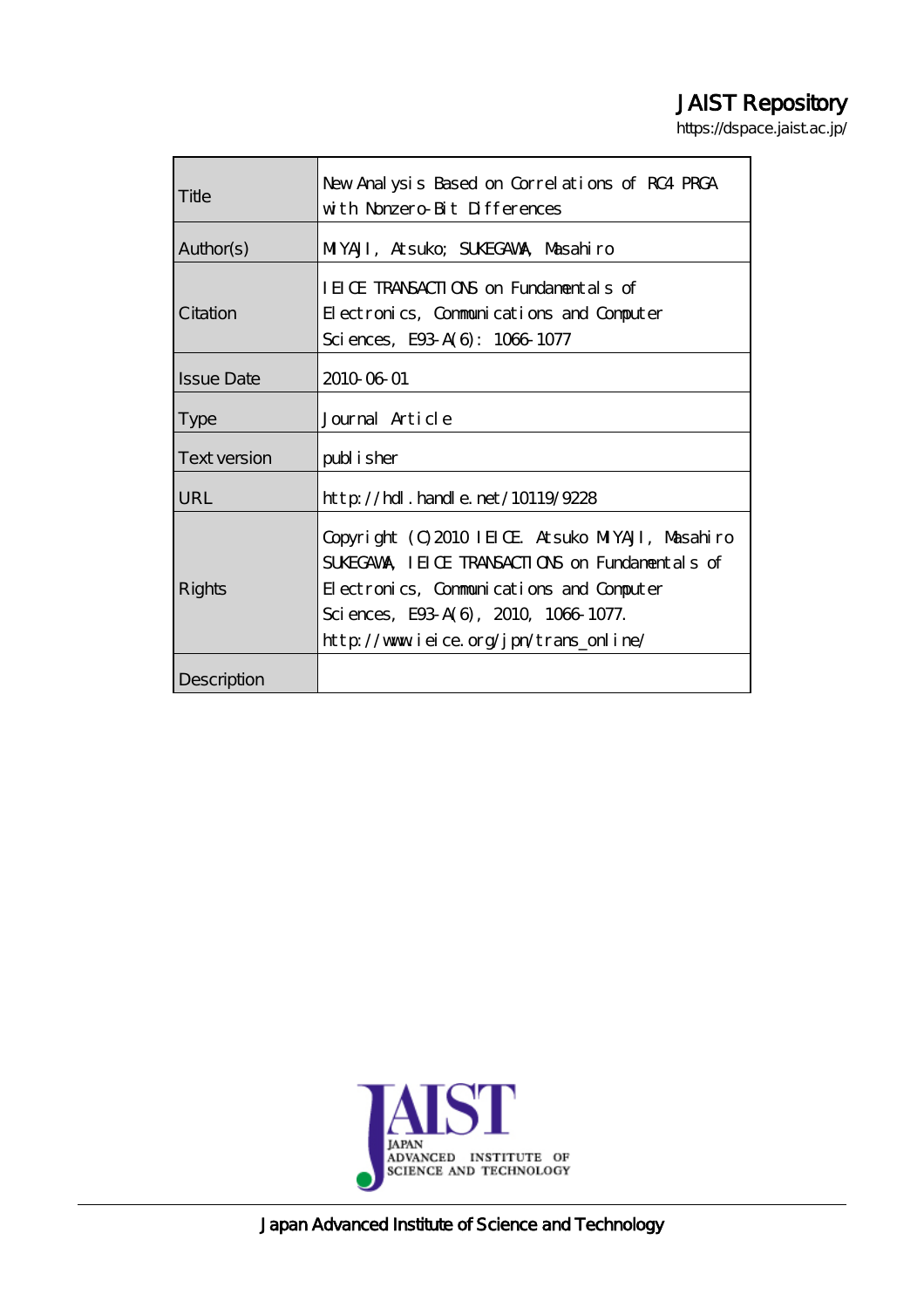

# **New Analysis Based on Correlations of RC4 PRGA with Nonzero-Bit Di**ff**erences**∗∗

**Atsuko MIYAJI**†∗a)**,** *Member and* **Masahiro SUKEGAWA**††**,** *Nonmember*

**SUMMARY** RC4 is the stream cipher proposed by Rivest in 1987, which is widely used in a number of commercial products because of its simplicity and substantial security. RC4 exploits shuffle-exchange paradigm, which uses a permutation *S* . Many attacks have been reported so far. No study, however, has focused on correlations in the Pseudo-Random Generation (PRGA) between two permutations *S* and *S'* with some differences, nevertheless such correlations are related to an inherent weakness of shuffle-exchange-type PRGA. In this paper, we investigate the correlations between *S* and *S'* with some differences in the initial round. We show that correlations between  $S$  and  $S'$  remain before "*i*" is in the position where the nonzero-bit difference exists in the initial round, and that the correlations remain with non negligible probability even after "*i*" passed by the position. This means that the same correlations between *S* and *S'* will be observed after the 255-th round. This reveals an inherent weakness of shuffle-exchange-type PRGA.

*key words: RC4, correlation, shu*ffl*e-exchange structure, pseudo key collision*

#### **1. Introduction**

RC4 is the stream cipher proposed by Rivest in 1987, which is widely used in a number of commercial products because of its simplicity and substantial security. Though many cryptanalysis of RC4 have been proposed so far [3]–[5], [7]–[9], [11], [12], [15]–[17], it has remained secure under proper use. As a result, RC4 is widely used in many applications such as Secure Sockets Layer (SSL), Wired Equivalent Privacy (WEP), etc.

RC4 exploits shuffle-exchange paradigm, which uses a permutation  $S = (S[0], \cdots, S[N-1])$  given in the initial, and outputs 8-bit data in each round by updating the permutation *S*, where typically each *S*[*i*] ( $i \in [0, N - 1]$ ) is 8 bits and  $N = 256$ . In more detail, RC4 consists of two algorithms, the Key Scheduling Algorithm (KSA) and the Pseudo Random Generation Algorithm (PRGA). KSA is given a secret key with  $\ell$  bytes (typically,  $5 \leq \ell \leq 16$ ) and generates the initial permutation  $S_0$ , which is an input of PRGA. PRGA is given the initial permutation  $S_0$ , uses two indices *i* and *j*, (where *i* is a public counter but *j* is one element of secret state information), updates *S* and *j*, and

Manuscript received September 25, 2009.

Manuscript revised December 12, 2009.

†The author is with Japan Advanced Institute of Science and Technology, Nomi-shi, 923-1292 Japan.

a) E-mail: miyaji@jaist.ac.jp

DOI: 10.1587/transfun.E93.A.1066

outputs  $Z = S[S[i] + S[j]]$  as a key stream at the end of each round.

There are mainly two approaches to the cryptanalysis of RC4, analysis of the weaknesses of the KSA [1], [2], [13], and analysis of the weaknesses of the PRGA [5], [7], [11], [14]. In [5], the first state recovery attack was proposed, whose computational complexity is  $2^{779}$ . In [7], [11], [14], non-uniform distribution of the initial permutation  $S_0$  was shown. Recently, the state key recovery attack is improved by [6], whose computational complexity is  $2^{241}$ .

Many works, however, focus on the bias between a secret key and the initial permutation, which is an input of PRGA. Some analysis of the weaknesses of the PRGA also focus on the correlation between the first keystream output of PRGA and the secret key. We have not seen any research on correlations in PRGA between two permutations with some differences. However, such correlations should be investigated, since it is reported that sets of two keys which output either the same initial permutations or initial permutations with differences of just a few bits can be intentionally induced [10]. Furthermore, correlations between outputs of two consecutive rounds is an inherent weakness of shuffleexchange-type PRGA.

In this paper, we focus on a shuffle-exchange structure of PRGA, where 1 swap is executed in each round. We investigate how the structure mixes the permutation *S* , by observing correlations between two permutations, *S* and *S* , with some differences in the initial round. The set of indices where differences exist in the initial round is represented by  $Diff_0$ . The correlations are measured over (a) the difference value of two permutations  $\Delta S = S \oplus S'$ , (b) the difference value of two outputs of PRGA,  $\Delta Z = Z \oplus Z'$ , and (c) the difference value of two indices  $\Delta j = j \oplus j'$ . We start with  $Diff_0 = \{df_0[1], df_0[2]\}$ . Our results, however, are easily applicable to other cases where there exist differences  $\text{Diff}_0$ with  $#Diff_0 > 2$  in the initial round.

We show theoretically that correlations between two permutations *S* and *S'*, such as  $\Delta Z = 0$ ,  $\Delta j = 0$ , and the hamming weight of  $\Delta S$ , remain when  $i < df_0[1]$ . Furthermore, we show that such correlations between two permutations *S* and *S* remain with non negligible probability when  $i \geq d f_0[1]$ , thus, the same correlations between permutations will be observed when  $i < df_0[2]$ . For example, the probability that such correlations remain when  $i > df_0[1]$  is greater than 30% in the cases of  $df_0[1] \ge 93$ . We give the theoretical formulae of the probability of both outputs being equal when  $i = df_0[1]$ . All theoretical results have been

<sup>&</sup>lt;sup>††</sup>The author is with NEC, Japan. This work was conducted when he was with JAIST.

<sup>\*</sup>This study is partly supported by Grant-in-Aid for Scientific Research (B), 203000032.<br><sup>\*\*</sup>A preliminary version was presented at ACISP 2009.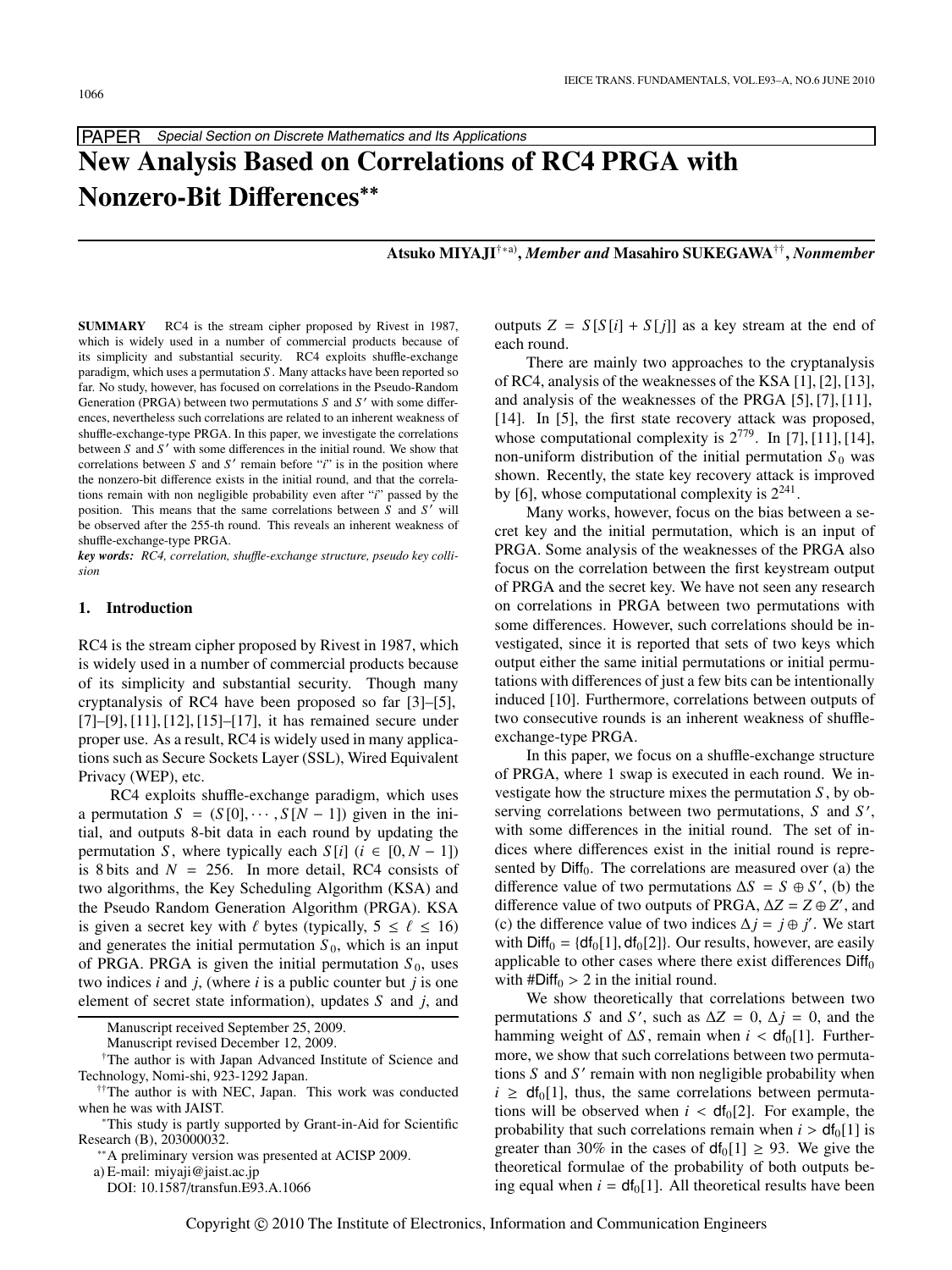confirmed experimentally.

This paper is organized as follows. Section 2 summarizes the known facts on RC4 together with notation. Section 3 investigates correlations in each round between two permutations  $S$  and  $S'$  with some differences in the initial round. Section 4 investigates correlations in each round between outputs of two permutations *S* and *S* . Section 5 shows the experimental results which confirm all theories in Sects. 3 and 4. Section 6 investigates how to predict inner states.

# **2. Preliminary**

This section presents the KSA and the PRGA of RC4, after explaining the notations used in this paper.

- *S*, *S* : permutations
- $S_0$ ,  $S'_0$ : the initial permutations of PRGA
- Diff<sub>0</sub>: the set of indices where differences between *S* and S' exist in the initial round
- $r$ : number of rounds ( $r = 0$  means the initial round)
- $df_0[1]$ ,  $df_0[2]$ : the positions where differences exist in the initial round
- $i_r$ ,  $j_r$  ( $j'_r$ ):  $i$  and  $j$  ( $j'$ ) of *S* (*S*<sup> $\prime$ </sup>) after *r* rounds
- $S_r(S'_r)$ : the permutation *S* (*S*<sup>'</sup>) after *r* rounds
- $S_r[i]$   $(S'_r[i])$ : the value of  $S_r$   $(S'_r)$  in the position *i* after *r* rounds
- $\Delta S_r$ :  $S_r \oplus S'_r$
- $\Delta S_r[i]$ :  $S_r[i] \oplus S'_r[i]$
- $|\Delta S_r|$ : the number of indices with  $\Delta S_r[i] \neq 0$
- $Z_r(Z'_r)$ : the output under *S* (*S*<sup>'</sup>) at the *r*-th round
- $\Delta Z_r$ :  $Z_r \oplus Z'_r$
- $\Delta j_r$ :  $j_r \oplus j'_r$
- $\Delta$ State[0],  $\Delta$ State[1],  $\cdots$ : the state differences between *S* and *S'* (*j* and *j'*) in a round *r*. (The state differences of *i* are omitted since the same *i* is used each other.)

RC4 has a secret internal state which is a permutation of all the  $N = 2^n$  possible *n*-bit words and index *i*. RC4 generates a pseudo-random stream of bits (a keystream) which, for encryption, is combined with the plaintext using XOR; decryption is performed in the same way. To generate the keystream, the cipher makes use of a secret internal state which consists of two parts (shown in Fig. 1): A key scheduling algorithm, KSA, which turns a random key (whose typical size is 40–256 bits) into an initial permutation  $S_0$  of  $\{0, \ldots, N-1\}$ , and an output generation algorithm, PRGA, which uses the initial permutation to generate a pseudo-random output sequence.

The algorithm KSA consists of *N* loops. It initializes *S* to be the identity permutation, and both *i* and *j* to 0, and then repeats three simple operations: increment *i*, which acts as a counter, set *j* by using *S* and a secret key *K* with  $\ell$  bytes where each word contains *n* bits, and swap two values of *S* in positions *i* and *j*. Finally, it outputs a random permutation  $S = S_0$ .

The algorithm PRGA is similar to KSA. It repeats four



**Fig. 1** The key scheduling algorithm and the pseudo-random generation algorithm.

simple operations: increment *i*, which act as a counter, set *j* by using *S* and the previous *j*, swap two values of *S* in positions *i* and *j*, and output the value of *S* in position  $S[i]+S[j]$ . Each value of *S* is swapped at least once (possibly with itself) within any *N* consecutive rounds. All additions used in both KSA and PRGA are in general additions modulo *N* unless specified otherwise.

# **3.** State Analysis of Permutations with Some Differ**ences**

This section analyzes correlations between two permutations, *S* and *S'*, with some differences in the initial round. The set of indices where differences exist in the initial round is represented by  $\text{Diff}_0 = \{df_0[1], df_0[2], \cdots\}.$  The indices with nonzero bit differences are arranged in order of positions that *i* will reach after the next round. Therefore, if nonzero bit differences exist in positions 0 and *N* − 1 in the initial round, then  $\text{Diff}_0 = \{df_0[1], df_0[2]\} = \{N - 1, 0\}$  since *i* will be incremented to 1 in the first round.

#### 3.1 Overview of Analysis

Assume that two permutations *S* and *S'* with  $\text{Diff}_0 = \{df_0[1],$  $df_0[2]$  in the initial round are given, where  $(S_0[df_0[1]]$ ,  $S_0[df_0[2]]$  =  $(a, b)$  and  $(S'_0[df_0[1]], S'_0[df_0[2]]) = (b, a)$  (See Fig. 2). The initial state of differences between  $S_0$  and  $S'_0$  is:

 $\Delta$ State[0] :  $(\Delta S[x] \neq 0 \Longleftrightarrow x \in \text{Diff}_0) \wedge (\Delta j = 0).$ 

We analyze the conditions in each round in which the initial state changes from the current state to another, or remains the same.

The transitions of state are different according to the position of *i*, that is,  $i < df_0[1]$ ;  $i = df_0[1]$  and the nonzero bit difference still exists in the position  $df_0[1]$ ;  $i = df_0[1]$ but the nonzero bit difference does not exist in the position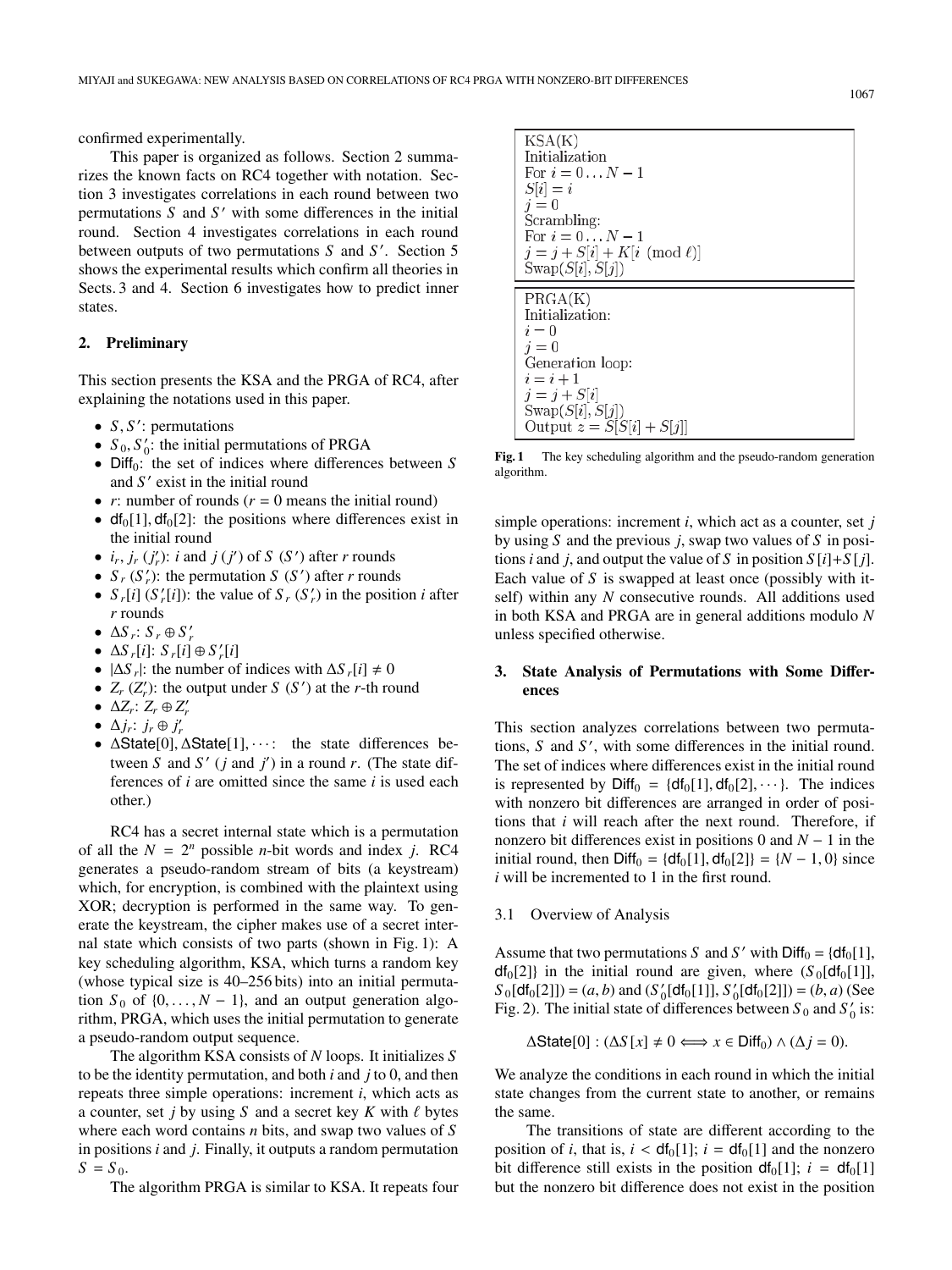1068



Fig. 6 State Diagram of PRGA in Event[1].

 $df<sub>0</sub>[1]$ , which are formalized as follows.

 $Event[1]: i_r < df_0[1]$  (Fig. 3),  $\text{Event}[2] : [i_r = df_0[1]] \wedge [\Delta S_{r-1}[df_0[1]] \neq 0]$  (Fig. 4), Event[3]:  $[i_r = df_0[1]] \wedge [\Delta S_{r-1}[df_0[1]] = 0]$  (Fig. 5).

Figures 3, 4, and 5 show each event, where  $(x, x') = (b, a)$  or  $x = x'$ . We will see the reason for this in the following subsections. The following subsections describe each transition and the probability of its occurrence in each event. We will see that the state of differences between two permutations *S* and *S'* has the Markov property, that is, given the state in a certain round (the present state), the state in a future round (future states) is independent of past rounds.

# 3.2 Transitions of ΔState[0] before the Nonzero Bit Difference

This subsection shows the transitions from the initial state

in Event[1] and their associated probabilities. The state diagram is given in Fig. 6.

**Theorem 1:** Assume that two initial permutations *S* and *S*<sup>*'*</sup> are in the state of differences ∆State[0] in the  $(r − 1)$ -th round, and that Event[1] occurs in the *r*-th round.

(1) The state changes to the state  $\Delta$ State[0] (resp.  $\Delta$ State[1], resp.  $\Delta$ State[2]) if  $j_r \notin \text{Diff}_0$  (resp.  $j_r = df_0[2]$ , resp.  $j_r = df_0[1]$ , where

 $\Delta$ State[0]:  $[\Delta S_r[x] \neq 0 \Longleftrightarrow x \in \text{Diff}_0] \wedge [\Delta j_r = 0],$  $\Delta$ State[1]:  $[\Delta S_r[x] \neq 0 \Longleftrightarrow x \in \text{Diff}_1] \wedge [\Delta j_r = 0],$  $\Delta$ State[2]:  $[\Delta S_r[x] \neq 0 \Longleftrightarrow x \in \text{Diff}_2] \wedge [\Delta j_r = 0].$ 

and where  $Diff_1 = \{df_1[1], df_1[2]\} = \{df_0[1], i_r\}$  and  $Diff_2 =$  ${df_2[1], df_2[2]} = {df_0[2], i_r}.$ 

(2) Each transition occurs with the following probabilities if *j* is distributed randomly:

Prob [
$$
\triangle
$$
State[0]] =  $\frac{N-2}{N}$ ,  
Prob [ $\triangle$ State[1]] =  $\frac{1}{N}$ , and  
Prob [ $\triangle$ State[2]] =  $\frac{1}{N}$ ,

where each probability is taken over choices of *S* and *S* in state ΔState[0] in the initial round.

**proof:** (1) It is clear that  $j_r = j'_r$  holds in any case, since  $j_r =$  $j_{r-1}$  + *S*  $_{r-1}[i_r]$ ,  $\Delta j_{r-1} = 0$ , and  $i_r \notin \text{Diff}_0$ . In the case of  $j_r \notin$ Diff<sub>0</sub>,  $\Delta S$ <sub>*r*−1</sub>[*i<sub>r</sub>*] =  $\Delta S$ <sub>*r*−1</sub>[*j<sub>r</sub>*] = 0 holds and, thus, positions of non-zero-bit differences remain the same as those in (*r* − 1)-round. Therefore,  $\Delta$ State[0] occurs. In the case of  $j_r =$  $df<sub>0</sub>[2]$ ,

$$
(S_r[i_r], S_r[j_r]) = (S_{r-1}[j_r], S_{r-1}[i_r]) = (b, S_{r-1}[i_r]);
$$
  
\n
$$
(S'_r[i_r], S'_r[j'_r]) = (S'_{r-1}[j'_r], S'_{r-1}[i_r]) = (a, S'_{r-1}[i_r]);
$$

and, thus, the non-zero-bit difference in the position  $df_0[2]$ moves to the current *ir*. Therefore, ΔState[1] occurs. In the case of  $j_r = df_0[1]$ ,

$$
(S_r[i_r], S_r[j_r]) = (S_{r-1}[j_r], S_{r-1}[i_r]) = (a, S_{r-1}[i_r]);
$$
  
\n
$$
(S'_r[i_r], S'_r[j'_r]) = (S'_{r-1}[j'_r], S'_{r-1}[i_r]) = (b, S'_{r-1}[i_r]);
$$

and, thus, the non-zero-bit difference in the position  $df_0[1]$ moves to the current *ir*. Therefore, ΔState[2] occurs.

(2) The probability that each state will occur follows from the above discussion. П

Theorem 1 implies that

- $|\Delta S_r| = 2$  and  $\Delta j_r = 0$  hold as long as  $i_r$  is not equal to the position that a nonzero bit difference exits in the initial round.
- If  $j_r = df_0[1]$  at least once in the *r*-th round during  $i_r <$  $df<sub>0</sub>[1]$ , then the nonzero bit difference in the position  $df_0[1]$  moves to the current  $i_r$ . As a result, the nonzerobit difference that was originally in the position  $df_0[1]$ affects neither  $|\Delta S|$  nor  $\Delta j$  until the  $(r+N-1)$ -th round.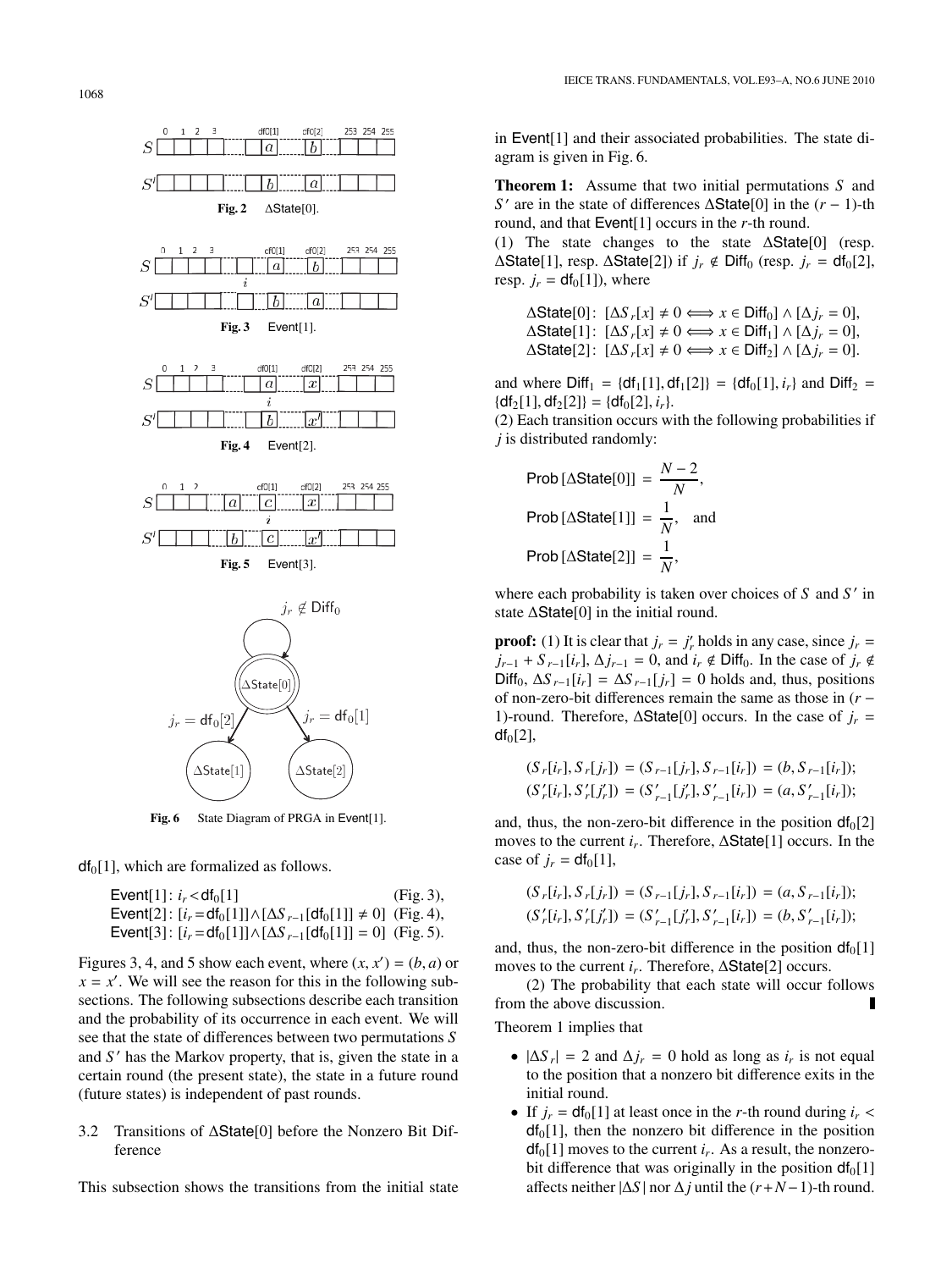This is the case in which Event[3] occurs.

The following corollary describes the detailed cases in which *i* is not equal to any position that a nonzero bit difference existed originally before the *N*-th round.

**Corollary 1:** Assume that two initial permutations *S* and *S* in the state of differences ΔState[0] are given. Then, if either of the following events occurs, then *i* is not equal to any position that a nonzero bit difference exits; and both  $|\Delta S_r| = 2$  and  $\Delta j_r = 0$  hold until the *N*-th round.

| Event[4]: | \n $\begin{aligned}\n &\left[ j_{r_1} = \text{df}_0[1] \land 1 \leq \exists i_{r_1} < \text{df}_0[1] \right] \\ &\quad \land \quad \left[ j_{r_2} = \text{df}_0[2] \land i_{r_1} < \exists i_{r_2} < \text{df}_0[2] \right] \\ &\left[ j_{r_3} = \text{df}_0[2] \land 1 \leq \exists i_{r_3} < \text{df}_0[1] - 1 \right] \\ &\quad \land \quad \left[ j_{r_4} = \text{df}_0[1] \land i_{r_3} < \exists i_{r_4} < \text{df}_0[1] \right].\n \end{aligned}$ \n |
|-----------|---------------------------------------------------------------------------------------------------------------------------------------------------------------------------------------------------------------------------------------------------------------------------------------------------------------------------------------------------------------------------------------------------------------------------------------------------------------|
|-----------|---------------------------------------------------------------------------------------------------------------------------------------------------------------------------------------------------------------------------------------------------------------------------------------------------------------------------------------------------------------------------------------------------------------------------------------------------------------|

Note that  $i_{r_3}$  is less than  $df_0[1] - 1$  since  $i_{r_3} < i_{r_4} < df_0[1]$ .

**proof:** Assume that Event[4] has occurred in  $(j_{r_1}, j_{r_2})$ , that is, first  $j_{r_1} = df_0[1]$  for  $1 \le i_{r_1} < df_0[1]$  has occurred. This means that  $\Delta$ State<sup>[2]</sup> has occurred in the index of  $i_{r_1}$  and, thus,  $\Delta S_{r_1}[x] \neq 0 \iff x \in \text{Diff}_2$ . Therefore, the nonzerobit difference in the position  $df_0[1]$  moves to the position  $i_{r_1}$ . Next, it is assumed that  $j_{r_2} = df_0[2](i_{r_1} < i_{r_2} < df_0[2])$  has occurred. Then,  $\Delta S_{r_2}[x] \neq 0 \iff x \in \{i_{r_1}, i_{r_2}\}$  by applying Theorem 1 to  $Diff_2$ . Thus,  $i$  is not equal to any position that a nonzero bit difference exits until the *N*-th round.

Assume that Event<sup>[5]</sup> has occurred in  $(i_r, i_{r_1})$ , that is, first  $j_{r_3} = df_0[2]$  for  $1 \le i_{r_3} < df_0[1] - 1$  has occurred. This means that  $\Delta$ State[1] has occurred in the index of  $i_{r_3}$ and, thus,  $\Delta S_{r_3}[x] \neq 0 \iff x \in \text{Diff}_1$ . Then, the index  $df<sub>0</sub>[2]$  no longer indicates a nonzero bit difference. Next, it is assumed that  $j_{r_4} = df_0[1](i_{r_3} < i_{r_4} < df_0[1])$  has occurred. Then,  $\Delta S_{r_4}[x] \neq 0 \Longleftrightarrow x \in \{i_{r_3}, i_{r_4}\}$  by applying Theorem 1 to  $Diff<sub>1</sub>$ . Thus, *i* is not equal to any position that a nonzero bit difference exits until the *N*-th round.

Event[3] occurs if and only if  $j_r = df_0[1]$  for  $1 \le$  $\exists r \leq df_0[1]$ . The probability that Event[3] occurs, Prob [Event[3]], is computed by the next theorems.

**Theorem 2:** Assume that two initial permutations *S* and *S*' in the state of differences  $\Delta$ State[0] with  $df_0[1] \geq 5$ are given. Then, the probability that Event[3] will occur in  $df_0[1] \ge 5$  is given as follows if each *j* is distributed randomly for any given *S* and *S* :

Prob [Event[3] | df<sub>0</sub>[1] 
$$
\geq 5
$$
] = 1 -  $\left(\frac{N-1}{N}\right)^{df_0[1]-1}$ ,

where the probability is taken over choices of *S* and *S'* with differences in  $Diff<sub>0</sub>$  in the initial round.

**proof:** Event[2], the complement of Event[3], occurs if and only if  $j \neq \text{df}_0[1]$  during  $i < \text{df}_0[1]$ . Therefore, Prob [Event[3] |  $df_0[1] \ge 5$ ] = 1 –  $\left(\frac{N-1}{N}\right)^{df_0[1]-1}$  if *j* is distributed randomly.

In the case of  $df_0[1] < 5$ , we can describe Prob [Event[3]] by the conditions of  $S_0$  as follows:

**Theorem 3:** Assume that two initial permutations *S* and *S'* in the state of differences  $\Delta$ State[0] with  $df_0[1] < 5$  are given. Then, Event[3] will occur in the following probability if  $S_0[1]$ ,  $S_0[2]$ , and  $S_0[3]$  are distributed randomly: (1) *In the case of*  $df_0[1] = 2$ , Prob [Event[3]  $| df_0[1] = 2$ ] = Prob  $[S_0[1] = j_1 = 2] = \frac{1}{N}$ , (2) *In the case of*  $df_0[1] = 3$ , Prob [Event[3] |  $df_0[1] = 3$ ]  $=$  Prob  $[S_0[1] = 3 | df_0[1] = 3] +$  $Prob[S_0[1] \neq 2, 3 \wedge S_0[1] + S_0[2] = 3]$  $=\frac{2N-3}{N(N-1)},$ (3) *In the case of*  $df_0[1] = 4$ , Prob [Event[3]  $| df_0[1] = 4$ ]

= Prob 
$$
[S_0[1] = 2]
$$
 + Prob  $[S_0[1] = 4]$  +  
\nProb  $[S_0[1] = 3 \land S_0[2] = N - 2]$  +  
\nProb  $[S_0[1] \neq 2, 3, 4]$   
\n $\land S_0[3] \neq 0, 1 \land S_0[1] + S_0[2] + S_0[3] = 4$   
\n $= \frac{2(2N - 3)}{N(N - 1)},$ 

where the probability is taken over choices of  $S$  and  $S'$  with differences in  $Diff<sub>0</sub>$  in the initial round.

**proof:** (1) Let  $df_0[1] = 2$ . Then, Event[3] occurs if and only if  $j_1 = df_0[1] = 2$ , where  $j_1 = j_0 + S_0[1] = S_0[1]$ . Therefore, Prob [Event[3] |  $df_0[1] = 2$ ] = Prob  $[S_0[1] = 2] = \frac{1}{N}$ .

(2) Let  $df_0[1] = 3$ . Then, Event[3] occurs if and only if  $j_1 = df_0[1] = 3$  or  $j_2 = df_0[1] = 3$ . If  $S_0[1] = 3$ , then we get  $j_1 = j_0 + S_0[1] = S_0[1] = 3 = df_0[1]$ . If  $S_0[1] \neq 2$ , then  $S_0[1] = j_1 \neq 2$ , which means that  $S_0[1]$  is not swapped with  $S_0[2]$  in the first round. This implies that  $S_1[2] = S_0[2]$ . Thus, if  $[S_0[1] \neq 2, 3] \wedge [S_0[1] + S_0[2] = 3]$ , we get  $j_2 = j_1 + S_1[2] = S_0[1] + S_0[2] = 3 = df_0[1]$ . Therefore, Prob [Event[3] | df<sub>0</sub>[1] = 3] =  $\frac{1}{N} + \frac{N-2}{N(N-1)} = \frac{2N-3}{N(N-1)}$ . (3) Let  $df_0[1] = 4$ . Then, Event[3] occurs if and only if  $j_1 = df_0[1] = 4$ ,  $j_2 = df_0[1] = 4$ , or  $j_3 = df_0[1] = 4$ . If  $S_0[1] = 4$ , then we get  $j_1 = j_0 + S_0[1] = S_0[1] = 4 = df_0[1]$ . If  $S_0[1] = 2$ , then  $j_1 = j_0 + S_0[1] = 2$ ;  $S_0[1]$  is swapped with *S*<sub>0</sub>[2]; and, we get  $j_2 = j_1 + S_1[2] = j_1 + S_0[1] = 4 =$  $df_0[1]$ . Note that  $S_0[1]$  is swapped with  $S_0[2]$  if and only if  $S_0[1] = 2$ . If  $S_0[1] \neq 2, 4$  and  $S_0[1] + S_0[2] = 4$ , then we get  $j_2 = j_1 + S_1[2] = S_0[1] + S_0[2] = 4 = df_0[1]$ .

If  $S_0[1] = 3$  and  $S_0[2] = N - 2$ , then  $j_1 = S_0[1] =$ 3; and  $S_0[1]$  is swapped with  $S_0[3]$ , which implies that  $(S_1[1], S_1[3]) = (S_0[3], S_0[1])$ . Then, in the 2nd round,  $j_2 = j_1 + S_1[2] = 3 + S_0[2] = 1$ ; and  $S_1[2]$  is swapped with  $S_1[1]$ , which implies that  $S_2[3] = S_1[3] = 3$ . Thus, in the 3rd round, we get  $j_3 = j_2 + S_2[3] = 4$ . Note that  $S_0[1]$ is swapped with  $S_0[3]$  if and only if  $S_0[1] = 3$ .

If  $S_0[1] \neq 2, 3, 4$ ;  $S_0[3] \neq 0, 1$ ; and  $S_0[1] + S_0[2] +$  $S_0[3] = 4$ , then  $S_1[2] = S_0[2]$ ;  $S_1[3] = S_0[3]$ ; and  $S_0[1]$  +  $S_0[2] \neq 3$ . This implies that  $S_1[3]$  is not swapped with  $S_1[2]$  and that  $S_2[3] = S_1[3]$ . Thus, we get  $j_3 = S_0[1] +$  $S_0[2] + S_0[3] = 4$ . To sum up all conditions, which are independent of each other, Prob [Event[3]] =  $\frac{2}{N} + \frac{N-2}{N(N-1)}$  +  $\frac{1}{N(N-1)} + \frac{N-3}{N(N-1)} = \frac{2(2N-3)}{N(N-1)}$ . П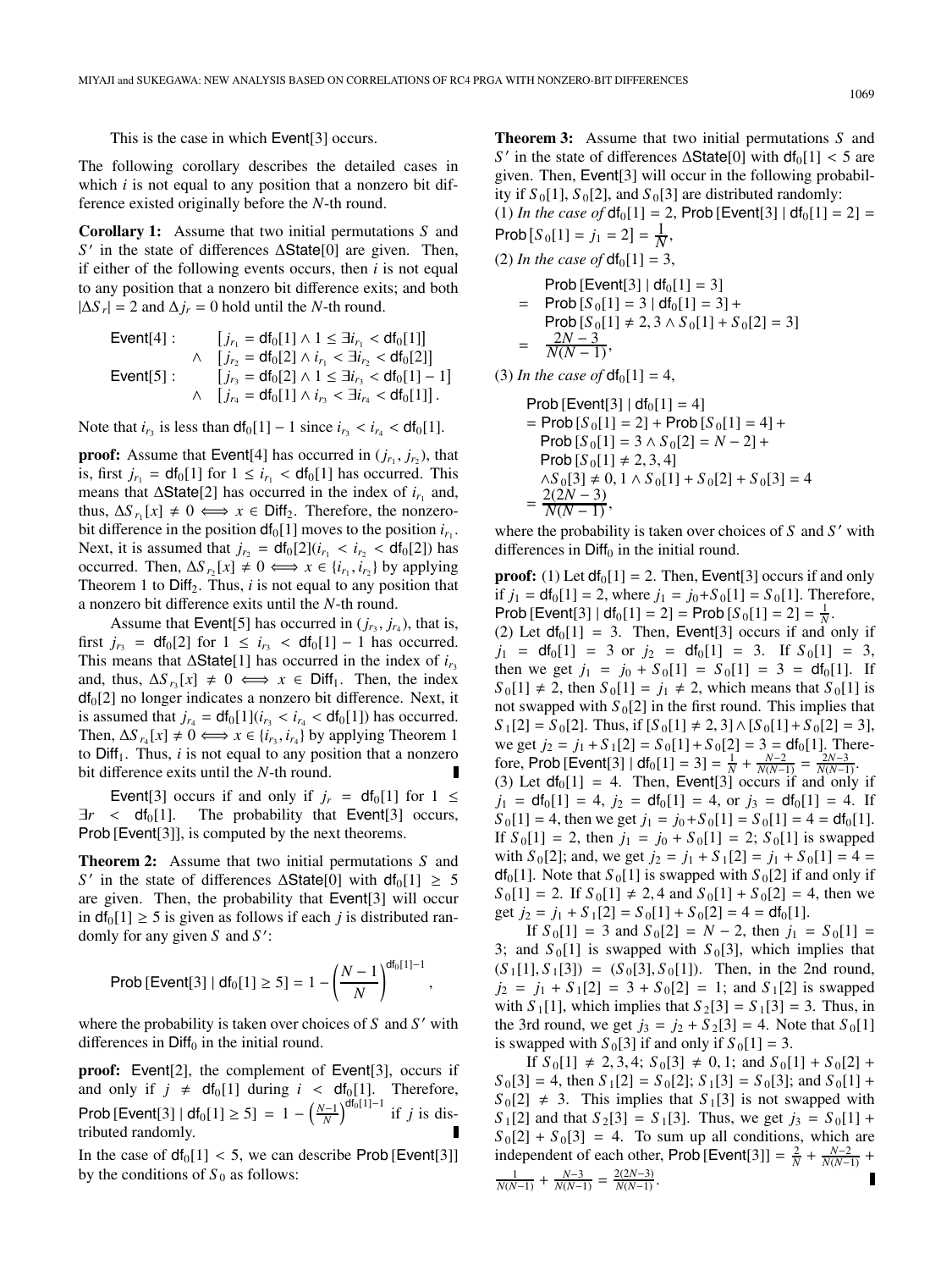

Fig. 7 State diagram of PRGA in Event<sup>[2]</sup>.

## 3.3 Transitions of ΔState[0] on the Nonzero Bit Difference

This subsection shows each transition of the initial state ΔState[0] and the probability of its occurrence when Event<sup>[2]</sup> occurs. The state diagram is given in Fig. 7.

**Theorem 4:** Assume that two permutations *S* and *S'* are in the state of differences  $\Delta$ State[0] in the  $(r - 1)$ -th round. (1) The state changes to  $\Delta$ State[3] (resp.  $\Delta$ State[3'], resp. ΔState[4], resp. ΔState[4 ], resp. ΔState[5], resp.  $\Delta$ State[6]), if  $[j_r = df_0[2]] \wedge [j'_r \notin Diff_0]$  (resp.  $[j'_r =$  $df_0[2]] \wedge [j_r \notin \text{Diff}_0], \text{ resp. } [j_r = df_0[1]] \wedge [j'_r \notin \text{Diff}_0],$ resp.  $[j'_r = df_0[1]] \wedge [j_r \notin \text{Diff}_0]$ , resp.  $j'_r, j_r \notin \text{Diff}_0$ , resp.  $j'_r, j_r \in \text{Diff}_0$ , where

 $\Delta$ State[3]:  $[\Delta S_r[x] \neq 0 \Longleftrightarrow x \in \text{Diff}_3] \land [\Delta j_r \neq 0],$  $\Delta$ State[3']:  $[\Delta S_r[x] \neq 0 \Longleftrightarrow x \in \text{Diff}_{3'}] \wedge [\Delta j_r \neq 0],$  $\Delta$ State[4]:  $[\Delta S_r[x] \neq 0 \Longleftrightarrow x \in \text{Diff}_4] \wedge [\Delta j_r \neq 0],$  $\Delta$ State[4']:  $[\Delta S_r[x] \neq 0 \Longleftrightarrow x \in \text{Diff}_{4'}] \wedge [\Delta j_r \neq 0],$  $\Delta$ State[5]:  $[\Delta S_r[x] \neq 0 \Longleftrightarrow x \in \text{Diff}_5] \land [\Delta j_r \neq 0],$  $\Delta$ **State**[6]:  $\left[\Delta S_r\right] = 0$ ]  $\wedge$  [ $\Delta i_r \neq 0$ ],

where

$$
Diff_{3} = {df_{3}[1], df_{3}[2]}
$$
\n
$$
= {df_{0}[1], j'_{r}} = {i_{r}, j'_{r}},
$$
\n
$$
Diff_{3'} = {df_{3'}[1], df_{3'}[2]}
$$
\n
$$
= {df_{0}[1], j_{r}} = {i_{r}, j_{r}},
$$
\n
$$
Diff_{4} = {df_{4}[1], df_{4}[2], df_{4}[3]}
$$
\n
$$
= {df_{0}[1], df_{0}[2], j'_{r}} = {i_{r}, df_{0}[2], j'_{r}},
$$
\n
$$
Diff_{4'} = {df_{4'}[1], df_{4'}[2], df_{4'}[3]}
$$
\n
$$
= {df_{0}[1], df_{0}[2], j_{r}} = {i_{r}, df_{0}[2], j_{r}},
$$
\n
$$
Diff_{5} = {df_{5}[1], df_{5}[2], df_{5}[3], df_{5}[4]}
$$
\n
$$
= {df_{0}[1], df_{0}[2], j_{r}, j'_{r}} = {i_{r}, df_{0}[2], j_{r}, j'}
$$

(2) Each transition occurs with the following probability, if *j* is distributed randomly:

*r*}.

Prob [ΔState[3] ∨ ΔState[3 ]]=Prob [Event[2]]· 2(*N*−2) *<sup>N</sup>*(*N*−1), Prob [ΔState[4] ∨ ΔState[4 ]]=Prob [Event[2]]· 2(*N*−2) *<sup>N</sup>*(*N*−1),  $\text{Prob} \left[ \Delta \text{State}[5] \right]$  =Prob  $\left[ \text{Event}[2] \right] \cdot \frac{(N-2)(N-3)}{N(N-1)}$ ,  $Prob [\triangle State[6]]$  =Prob  $[Event[2]] \cdot \frac{2}{N(N-1)}$ .

**proof:** (1) It is clear that  $j_r \neq j'_r$  in each case, since  $\Delta j_r =$  $\Delta j_{r-1} + \Delta S_{r-1}[i_r] = \Delta S_{r-1}[i_r] \neq 0$ . In the case of  $j_r = df_0[2]$ and  $j'_r$  ∉ Diff<sub>0</sub>,  $S_{r-1}[i_r] = S_{r-1}[df_0[1]] = a$  is swapped with  $S_{r-1}[j_r] = b; S'_{r-1}[i_r] = S'_{r-1}[df_0[1]] = b$  is swapped with  $S'_{r-1}[j_r]$ , which implies that  $S'_{r-1}[df_0[2]] = a$  remains the same. Thus, we get  $\Delta S_r[x] \neq 0 \Longleftrightarrow x \in \text{Diff}_3$  after the *r*-th round. In the case of  $j'_r = df_0[2]$  and  $j_r \notin \text{Diff}_0$ , the same also holds.

In the case of  $j_r = df_0[1]$  and  $j'_r \notin \text{Diff}_0$ ,  $i_r = j_r =$  $df_0[1]$  occurs;  $S_{r-1}[i_r] = S_{r-1}[j_r] = a$  remains the same; and  $S'_{r-1}[i_r] = b$  is swapped with  $S'_{r-1}[j_r]$ , Thus, we get  $\Delta S_r[x] \neq 0 \Longleftrightarrow x \in \text{Diff}_4$  after the *r*-th round. In the case of  $j'_r = df_0[1]$  and  $j_r \notin \text{Diff}_0$ , the same also holds.

In the case of  $j'_r, j_r \notin \text{Diff}_0, S_{r-1}[i_r] = a$  (resp.  $S'_{r-1}[i_r] = b$  is swapped with  $S_{r-1}[j_r]$  (resp.  $S'_{r-1}[j'_r]$ ), where nonzero-bit difference did not exist; and both  $S_{r-1}[df_0[2]] = b$  and  $S'_{r-1}[df_0[2]] = a$  still remain the same. Thus, we get  $\Delta S_r[x] \neq 0 \Longleftrightarrow x \in \text{Diff}_5$  after the *r*-th round.

In the case of  $(j_r, j'_r) = (df_0[1], df_0[2]), S'_{r-1}[i_r] =$  $S'_{r-1}[df_0[1]] = b$  is swapped with  $S'_{r-1}[j'_r] = S'_{r-1}[df_0[2]] =$  $a$  while both  $S_{r-1}[i_r] = S_{r-1}[j_r] = a$  and  $S_{r-1}[j_r] = b$  remain the same. Thus, all nonzero-bit differences disappear after swapping in the *r*-th round. The same also holds in the case of  $(j_r, j'_r) = (df_0[2], df_0[1]).$ 

(2) The probability that each state will occur follows from the above discussion.

# **4. Correlation between Outputs and State Transitions**

This section analyzes the differences between outputs of two permutations *S* and *S'* in each transition described in Sect. 3, where two initial permutations *S* and *S'* are in the state of differences ΔState[0].

# 4.1 Outputs before the Nonzero-Bit Difference

This subsection investigates the correlation between outputs of two permutations in each transition before the first nonzero-bit difference (i.e.  $i < df_0[1]$ ). The states of differences of two permutations in any round  $r < df_0[1]$ are ΔState[0], ΔState[1], or ΔState[2] from Theorem 1. The probability that both outputs of permutations are equal,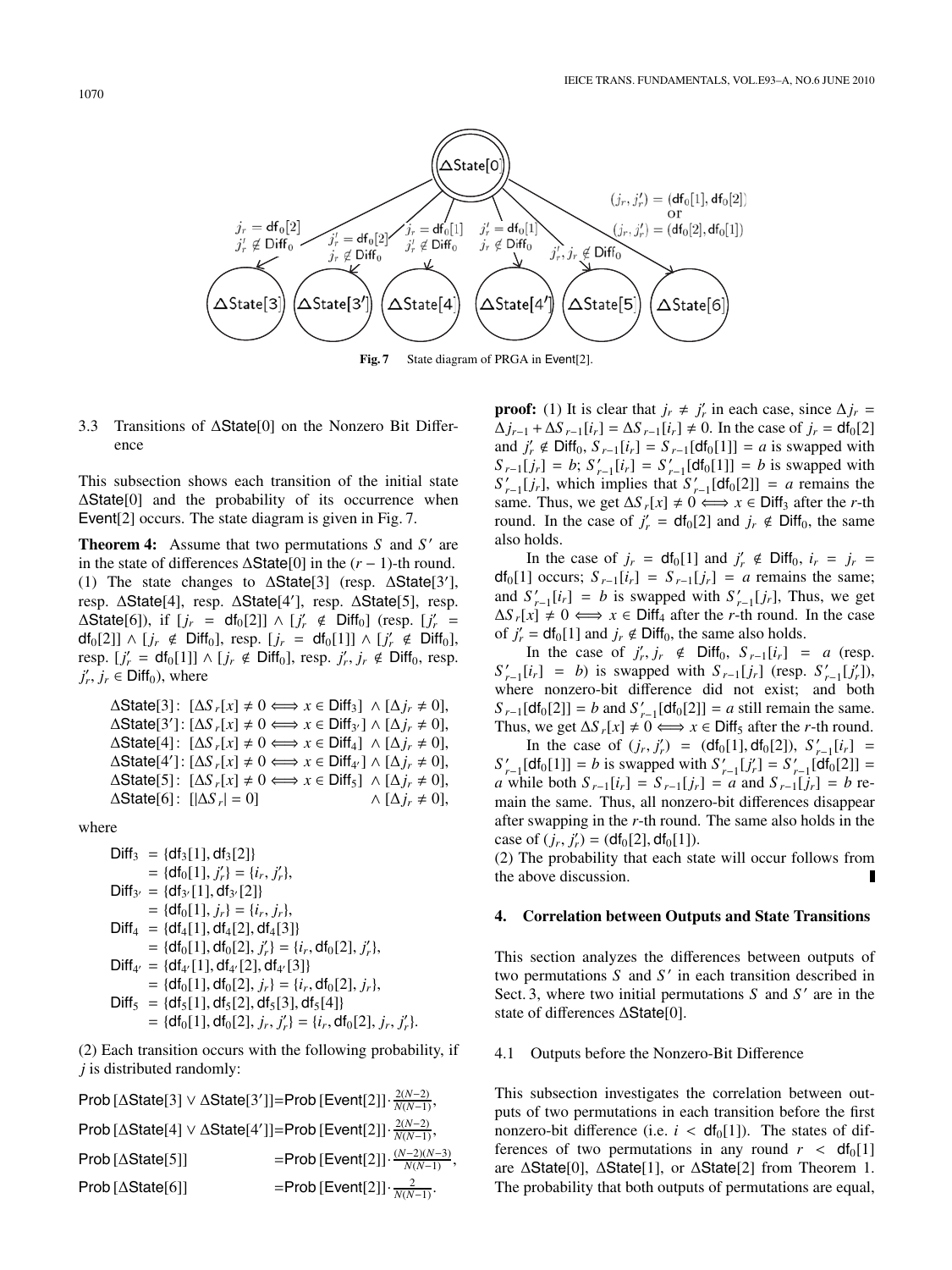$\sqrt{ }$  $\bigg\}$ 

⎪⎪⎪⎪⎪⎪⎪⎪⎪⎩

Prob  $[\Delta Z = 0]$ , is given in the next theorem.

**Proposition 1:** Assume that two initial permutations *S* and *S*<sup> $′$ </sup> are in the state of differences ΔState[0] in the (*r* − 1)-th round, and that Event[1] occurs in the *r*-th round. Then, Prob  $[\Delta Z = 0]$  in each state is as follows:

Prob 
$$
[ \Delta Z = 0 ] = \frac{N-2}{N}, \frac{2}{N(N-1)}, \text{ or } \frac{2}{N(N-1)}
$$

if ΔState[0], ΔState[1], or ΔState[2] occurs, respectively.

**proof:** Theorem 1 has shown that

- $\Delta j_r = 0$  and  $j_r, i_r \notin \text{Diff}_0$  if  $\Delta \text{State}[0]$ ,
- $\Delta j_r = 0$ ,  $i_r \in \text{Diff}_1$  and  $j_r \notin \text{Diff}_1$  if  $\Delta \text{State}[1]$ ,
- $\Delta j_r = 0$ ,  $i_r \in \text{Diff}_1$  and  $j_r \notin \text{Diff}_2$  if  $\Delta \text{State}[2]$ .

Then, the necessary and sufficient conditions for  $\Delta Z = 0$  in each state are as follows.

In 
$$
\triangle
$$
State[0] :  $\triangle Z = 0$   
\n $\Leftrightarrow [\triangle(S_r[i_r] + S_r[j_r]) = 0] \wedge [S_r[i_r] + S_r[j_r] \notin \text{Diff}_0]$   
\n $\Leftrightarrow S_r[i_r] + S_r[j_r] \notin \text{Diff}_0$   
\nThus, Prob $[\triangle Z = 0] = \frac{N-2}{N}$ .  
\nIn  $\triangle$ State[1] :  $\triangle Z = 0$   
\n $\Leftrightarrow [\triangle(S_r[i_r] + S_r[j_r]) \neq 0]$   
\n $\wedge [S_r[i_r] + S_r[j_r], S'_r[i_r] + S'_r[j_r] \in \text{Diff}_1]$   
\n $\Leftrightarrow S_r[i_r] + S_r[j_r], S'_r[i_r] + S'_r[j_r] \in \text{Diff}_1$   
\nThus, Prob $[\triangle Z = 0] = \frac{2}{N(N-1)}$  since #Diff $1 = 2$  and  
\n $S_r[i_r] + S_r[j_r] \neq S'_r[i_r] + S'_r[j_r]$ .  
\nIn  $\triangle$ State[2] :  $\triangle Z = 0$   
\n $\Leftrightarrow [\triangle(S_r[i_r] + S_r[j_r]) \neq 0]$   
\n $\wedge [S_r[i_r] + S_r[j_r], S'_r[i_r] + S'_r[j_r] \in \text{Diff}_2]$   
\n $\Leftrightarrow S_r[i_r] + S_r[j_r], S'_r[i_r] + S'_r[j_r] \in \text{Diff}_2$   
\nThus, Prob $[\triangle Z = 0] = \frac{2}{N(N-1)}$  since #Diff $2 = 2$  and  
\n $S_r[i_r] + S_r[j_r] \neq S'_r[i_r] + S'_r[j_r]$ .

From the above, Proposition 1 follows.

From Theorem 1 and Proposition 1, the probability of Prob  $[\Delta Z = 0]$  if  $r < df_0[1]$  (i.e.  $i < df_0[1]$ ) can be computed as follows.

**Corollary 2:** Assume that two initial permutations *S* and *S'* with  $Diff_0 = {df_0[1], df_0[2]}$  are given. Then, Prob  $[\Delta Z = 0] = \left(\frac{N-2}{N}\right)^2 + \frac{4}{N^2(N-1)}$ , if  $r < df_0[1]$ .

#### 4.2 Outputs on the Nonzero-Bit Difference

This subsection investigates the correlation between outputs of two permutations in each transition when  $r = df_0[1]$  (i.e.  $i = df<sub>0</sub>[1]$ . The probability that both outputs are equal, Prob  $[\Delta Z = 0]$ , is given in the next theorem.

**Proposition 2:** Assume that two initial permutations S and *S*<sup> $′$ </sup> are in the state of differences ΔState[0] in the (*r* − 1)-th round, and that Event[2] occurs in the *r*-th round. Then, Prob  $[\Delta Z = 0]$  in each state is as follows:

Prob  $[\Delta Z = 0]$  =

$$
\frac{2}{N(N-1)}
$$
 if  $\triangle$  State[3]  $\vee$   $\triangle$  State[3']  
\n
$$
\frac{N-3}{N(N-2)} + \frac{3}{N(N-1)}
$$
 if  $\triangle$  State[4]  $\vee$   $\triangle$  State[4']  
\n
$$
\frac{N-4}{N(N-3)} + \frac{4}{N(N-1)}
$$
 if  $\triangle$  State[5]  
\n0 if  $\triangle$  State[6]

**proof:** Let *c* and  $c' \in [0, N - 1]$  be values in positions of  $j_r$  and  $j'_r$  before swapping in the *r*-th round, that is,  $(c, c') = (S_{r-1}[j_r], S'_{r-1}[j'_r])$ . On the other hand,  $(a, b)$  $(S_{r-1}[\text{df}_0[1]], S_{r-1}[\text{df}_0[2]]) = (S'_{r-1}[\text{df}_0[2]], S'_{r-1}[\text{df}_0[1]]).$ (See Fig. 2). Theorem 4 has shown that:

| ∆State[3]: | $(S_r[i_r], S_r[j_r]) = (b, a) \wedge (S'_r[i_r], S'_r[j'_r]) = (c', b)$ |
|------------|--------------------------------------------------------------------------|
|            | (i.e. $c = b$ and $c' \neq a, b$ );                                      |
| ∆State[4]: | $(S_r[i_r], S_r[j_r]) = (a, a) \wedge (S'_r[i_r], S'_r[j'_r]) = (c', b)$ |
|            | (i.e. $a = c$ and $c' \neq a, b$ );                                      |
| ∆State[5]: | $(S_r[i_r], S_r[j_r]) = (c, a) \wedge (S'_r[i_r], S'_r[j'_r]) = (c', b)$ |
|            | (i.e. $c' \neq c$ and $c', c \neq a, b$ );                               |
| ∆State[6]: | $\Delta S_r = 0$ .                                                       |
|            | $(S_r[i_r], S_r[j_r]) = (a, a) \wedge (S'_r[i_r], S'_r[j'_r]) = (a, b)$  |
|            | (i.e. $i_r = j_r$ );                                                     |
| <b>or</b>  | $\Delta S_r = 0$ ,                                                       |
|            | $(S_r[i_r], S_r[j_r]) = (b, a) \wedge (S'_r[i_r], S'_r[j'_r]) = (b, b)$  |
|            | (i.e. $i_r = j'_r$ ).                                                    |
|            |                                                                          |

Therefore, the necessary and sufficient conditions of  $\Delta Z = 0$ in each state are as follows.

In  $\Delta$ State[3] :  $\Delta Z = 0$  $\Longleftrightarrow$   $[S_r[i_r] + S_r[j_r], S'_r[i_r] + S'_r[j'_r] \in \text{Diff}_3]$  $\wedge [\Delta(S_r[i_r] + S_r[j_r]) \neq 0]$  $\Longleftrightarrow [(a+b, c'+b) = (\text{df}_0[1], j'_r), (j'_r, \text{df}_0[1])].$ Thus, Prob  $[\Delta Z = 0] = \frac{2}{N(N-1)}$  since  $a + b \neq c' + b$ . The same reasoning holds in the case of  $\Delta$ State[3']. In  $ΔState[4]$  :  $ΔZ = 0$  $\Longleftrightarrow$  [[ $\Delta(S_r[i_r] + S_r[j_r]) = 0$ ] ∧ [ $S_r[i_r] + S_r[j_r] \notin \text{Diff}_4$ ]]  $\bigvee$ [[ $\Delta(S_r[i_r] + S_r[j_r]) \neq 0$ ]∧  $[S_r[i_r] + S_r[j_r], S'_r[i_r] + S'_r[j'_r] \in \text{Diff}_4]$  $\wedge S_r[S_r[i_r] + S_r[j_r]] = S'_r[S'_r[i_r] + S'_r[j'_r]]$  $\Longleftrightarrow$ [2*a* = *c'* + *b* ∧ 2*a* ∉ Diff<sub>4</sub>]  $\lor$  $[(2a, c' + b) = (i_r, df_0[2]), (j'_r, i_r), (df_0[2], i_r)],$ where the former condition of  $S_r$  corresponds to  $[2a = c' + b \wedge 2a \notin \text{Diff}_4]$  and the latter corresponds to  $[(2a, c' + b) = (i_r, df_0[2]), (j'_r, i_r), (df_0[2], i_r)].$  Thus, Prob  $[\Delta Z = 0] = \frac{N-3}{N(N-2)} + \frac{3}{N(N-1)}$ . The same reasoning holds in the case of ΔState[4 ]. In  $\Delta$ State[5] :  $\Delta Z = 0$  $\Longleftrightarrow$ [[ $\Delta(S_r[i_r] + S_r[j_r]) = 0$ ] ∧ [ $S_r[i_r] + S_r[j_r] \notin \text{Diff}_5$ ]]  $\bigvee$ [[ $\Delta(S_r[i_r] + S_r[j_r]) \neq 0$ ]∧  $[S_r[i_r] + S_r[j_r], S'_r[i_r] + S'_r[j'_r] \in \text{Diff}_5] \wedge$  $S_r[S_r[i_r] + S_r[j_r]] = S'_r[S'_r[i_r] + S'_r[j'_r]]$  $\Longleftrightarrow$   $[c + a = c' + b \land c + a \notin \text{Diff}_5] \setminus$  $[(a + c, b + c') = (df_0[1], j_r), (j_r, df_0[2]),$  $(df<sub>0</sub>[2], j'<sub>r</sub>, (j'<sub>r</sub>, df<sub>0</sub>[1]),$ where the former condition of  $S_r$  corresponds to  $[c + a = c' + b \wedge c + a \notin \text{Diff}_5]$  and the latter corresponds to  $[(a + c, b + c')]$  $(df<sub>0</sub>[1], j<sub>r</sub>), (j<sub>r</sub>, df<sub>0</sub>[2]), (df<sub>0</sub>[2], j'<sub>r</sub>), (j'<sub>r</sub>, df<sub>0</sub>[1])]. Thus,$  $\text{Prob} [\Delta Z = 0] = \frac{N-4}{N(N-3)} + \frac{4}{N(N-1)}.$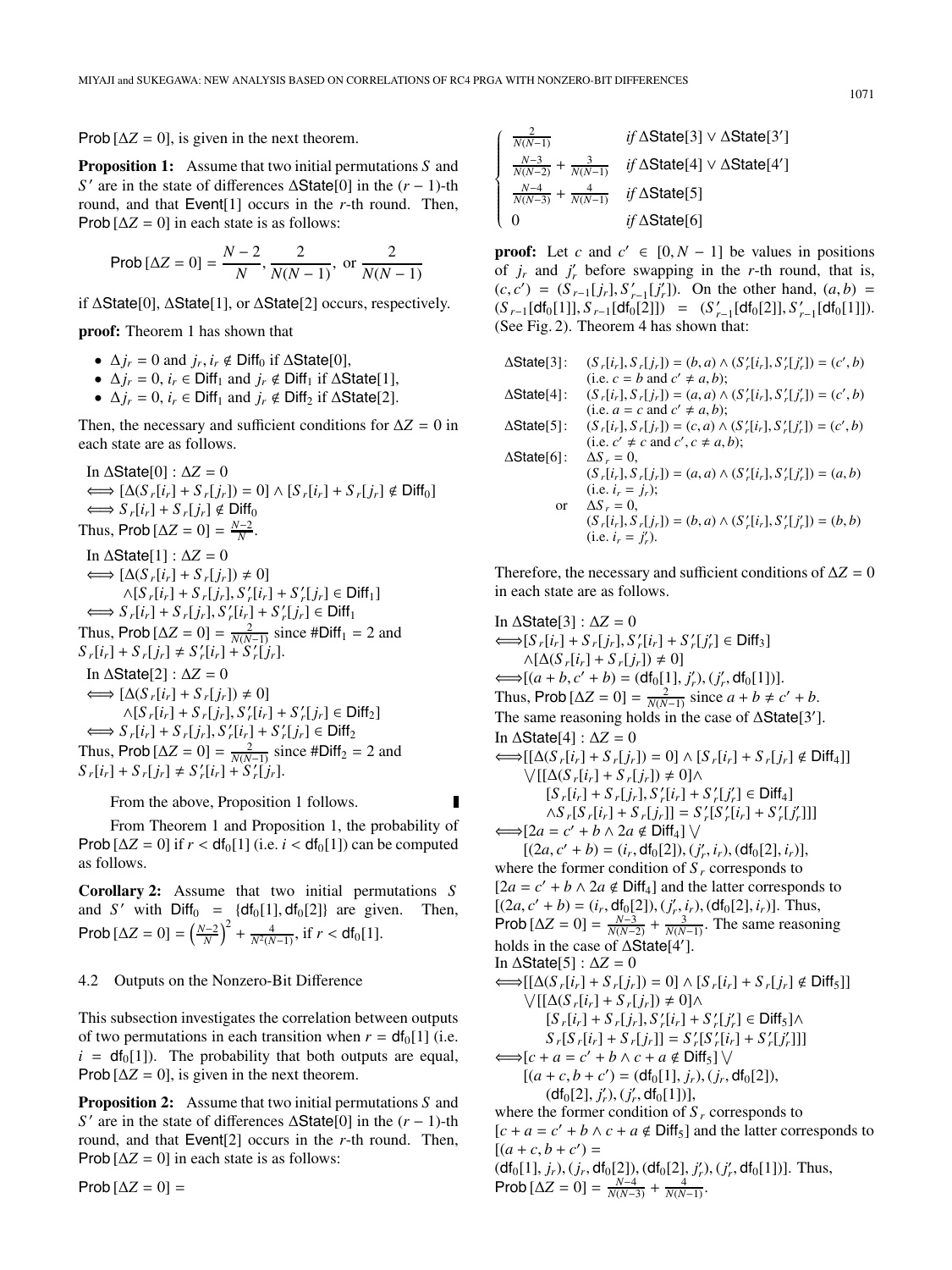In  $\Delta$ State[6] : Prob  $[\Delta Z = 0] = 0$ . Because  $\Delta(S_r[i_r] + S_r[j_r]) \neq 0$  and  $\Delta S_r = 0$ .

From the above, the proposition follows.

The probability Prob  $[\Delta Z = 0]$  when  $i = df_0[1]$  follows immediately from Theorem 4 and Proposition 2.

**Corollary 3:** Assume that two permutations *S* and *S* in the  $(r - 1)$ -th round are in  $\Delta$ State[0] and Event[2] occurs in the *r*-th round. Then, the probability that both outputs are equal in the *r*-th round, Prob  $[\Delta Z = 0]$ , is given as follows:

Prob [ΔZ = 0]  
= Prob [Event[2]] 
$$
\cdot \left( \frac{N^2 - 4N + 2}{N^2 (N-1)} + \frac{2(2N-1)(N-2)}{N^2 (N-1)^2} \right)
$$

By using Corollaries 2 and 3 and Prob [Event[3]], the probability Prob  $[\Delta Z = 0]$  in the round  $r = df_0[1]$  is computed as follows.

**Theorem 5:** Assume that two initial permutations *S* and *S* with

 $Diff_0 = \{df_0[1], df_0[2]\}$  are given. Then, the probability  $P_1 =$ Prob  $[\Delta Z = 0]$  in the round  $r = df_0[1]$  is given as

$$
P_1 = P_2 \cdot \left( \left( \frac{N-2}{N} \right)^2 + \frac{4}{N^2(N-1)} \right)
$$
  
+ 
$$
(1 - P_2) \cdot \left( \frac{N^2 - 4N + 2}{N^2(N-1)} + \frac{2(2N-1)(N-2)}{N^2(N-1)^2} \right),
$$
  
= 
$$
P_2 \cdot \left( \left( \frac{N-2}{N} \right)^2 - \frac{N^2 - 4N - 2}{N^2(N-1)} - \frac{2(2N-1)(N-2)}{N^2(N-1)^2} \right)
$$
  
+ 
$$
\frac{N^2 - 4N + 2}{N^2(N-1)} + \frac{2(2N-1)(N-2)}{N^2(N-1)^2},
$$

where  $P_2$  = Prob [Event[3]].

**proof:** The state of differences between two permutations has the Markov property. Therefore, the probability Prob  $[\Delta Z = 0]$  in  $r = df_0[1]$  is determined only by the state in the *r*-th round, where either Event<sup>[2]</sup> or Event<sup>[3]</sup> occurs. Theorem 5 follows from this fact.

0.70

0.60

0.50

 $0.40$ 

0.30

 $0.20$ 

 $0.10$ 

 $0.00$ 

 $0<sub>7</sub>$ 

Prob [Event[3]]

**Remarks 1:** 1. The second term of

$$
\left(\frac{N^2-4N+2}{N^2(N-1)}+\frac{2(2N-1)(N-2)}{N^2(N-1)^2}\right)
$$

can be dealt with as an error term if  $df_0[1]$  is large, which will be discussed in Sect. 5.

2.  $P_2$  = Prob [Event[3]] can be computed explicitly by Theorems 2 and 3. Thus,  $P_1$  = Prob  $[\Delta Z = 0]$  in the round  $r = df_0[1]$  can be explicitly estimated for each  $df_0[1]$ .

# **5. Experimental Results and New Bias**

This section shows experimental results of Theorems 2, 3, and 5, and Corollary 2 in Sects. 3 and 4. All experiments were conducted under the following conditions: execute KSA of RC4 with  $N = 256$  for 10<sup>8</sup> randomly chosen keys of 16 bytes, generate the initial permutation  $S_0$ , and set another initial permutation  $S'_0$  with Diff<sub>0</sub>. Experiments are executed over the following sets of Diff<sub>0</sub>:  $df_0[1] = 2, \cdots, 255^{\dagger}$ for Theorems 2 and 3; and Diff<sub>0</sub> = {df<sub>0</sub>[1], df<sub>0</sub>[2]} = {2 − 254, 255}, {2, 3 − 255}, and {3, 4 − 255} for Theorem 5 and Corollary 2. The percentage absolute error  $\epsilon$  of experimental results compared with theoretical results is computed by

$$
\epsilon = \frac{|\text{ experimental value} - \text{theoretical value}|}{\text{experimental value}} \times 100\%,
$$

which is also used in [14].

evaluation value

5.1 Experimental Results of Event[3]

Figure 8 shows experimental results of Prob [Event[3]] and its associated percentage absolute error, where the theoretical value is computed by Theorems 2 and 3. The horizontal axis represents  $df_0[1] = 2, \dots, 255$ . The left side of vertical axis represents Prob [Event[3]], and the right side represents the percentage absolute error. Table 1 shows the cases of  $df_0[1] \leq 6$  in detail.

Only the cases of  $2 \leq df_0[1] \leq 6$  give the percentage absolute error  $\epsilon \geq 5$ , and, thus, our theoretical formulae closely match the experimental results if  $df_0[1] > 6$ . The

30.0

 $25.0$ 

20.0

15.0

10.0

5.0

 $0.0$ 

250

 $\mathsf{`Event[3]}$  does not depend on  $df_0[2]$ . See Theorems 2 and 3.

percentage absolute error



percentage absolute error

theoretical value

**Fig. 8** Experimental results and  $\epsilon$  of Event<sup>[3]</sup>.

IEICE TRANS. FUNDAMENTALS, VOL.E93–A, NO.6 JUNE 2010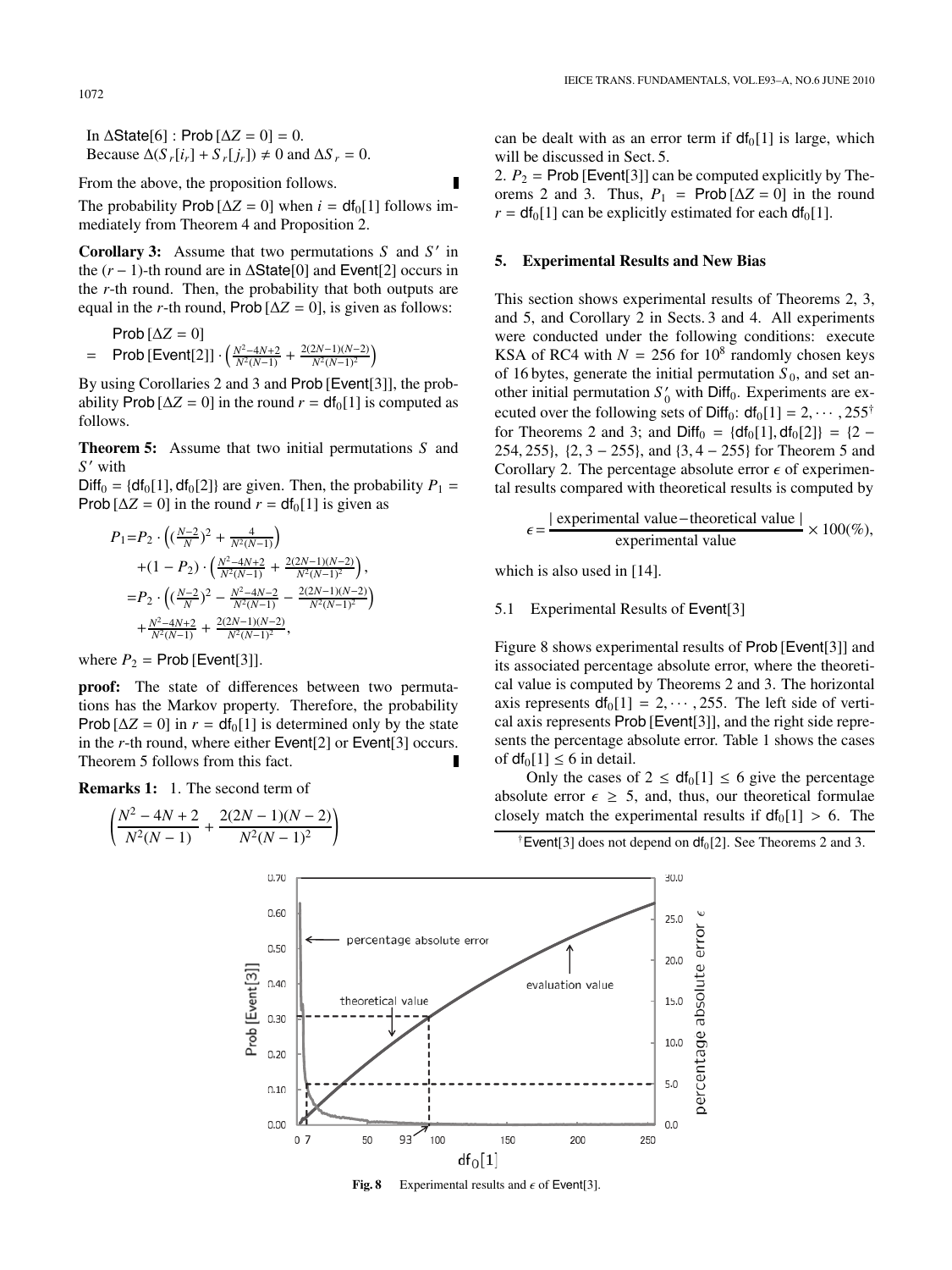initial permutation  $S_0$ , that is the output of KSA, has a great influence on Event<sup>[3]</sup> when  $df_0[1]$  is small. Our results indicate that the bias in  $S_0$  is propagated to Prob [Event[3]] as the bias in  $S_0$  has been reported in [7], [11], [14].

Figure 8 also indicates that the nonzero bit difference in the position  $df_0[1]$  moves to another position until  $i = df_0[1]$ with Prob [Event[3]] > 30% when  $df_0[1] \ge 93$ . In this case, the correlations between *S* and *S'* such as  $\Delta j = 0$  and  $|\Delta S| = 2$  remain the same until  $i = df_0[2]$ .

#### 5.2 Experimental Results of Outputs

Figure 9 shows experimental results of Prob  $[\Delta Z = 0]$  in  $r = df_0[1] - 1$ ,  $df_0[1]$ , and  $df_0[1] + 1$ , and percentage absolute error in  $r = df_0[1]$  (i.e.  $i = df_0[1]$ ), where the theoretical value is computed by Theorem 5. The horizontal axis represents  $df_0[1] = 2, \dots, 253$ . The left side of vertical axis represents Prob  $[\Delta Z = 0]$ , and the right side represents the percentage absolute error. By using the experimental results, we investigate each case of outputs before or on the nonzero-bit difference.

# *Outputs before the nonzero-bit di*ff*erence:*

Let us discuss Prob  $[\Delta Z = 0]$  in  $r = df_0[1] - 1$  (i.e.  $i =$  $df_0[1] - 1$ ) for  $df_0[1] = 2, \dots, 254$ . The probability is theoretically estimated in Corollary 2. Our theoretical and experimental results indicate that both outputs of two permutations are coincident with a high probability Prob [Δ*Z* = 0] > 0.98 during  $i < df_0[1]^{\dagger}$ .

Let us discuss<sup>††</sup> Prob  $[\Delta Z = 0]$  in  $r = df_0[1] + 1$  for

**Table 1** Experimental results with  $\epsilon \ge 5$  of Event[3].

| $df_0[1]$ | Theoretical value | Experimental value | $\epsilon$ (%) |
|-----------|-------------------|--------------------|----------------|
|           | 0.003906          | 0.005350           | 26.991         |
| 3         | 0.007797          | 0.009069           | 14.027         |
| 4         | 0.015548          | 0.018221           | 14.667         |
| 5         | 0.015534          | 0.016751           | 7.265          |
|           | 0.019379          | 0.020501           | 5.472          |

 $df_0[1] = 2, \dots, 253$ , where  $df_0[1] + 1 = i < df_0[2]$ . Actually, it corresponds to the case in which *i* is before the nonzero bit difference  $df_0[2]$  since  $df_0[1] + 1$  is an index of nonzero bit difference when  $i = df_0[1] + 1$  from the fact of  $df_0[1] + 1$  <  $df<sub>0</sub>[2]$ .

Our experimental results show that  $\text{Prob}[\Delta Z = 0]$  in the round  $df_0[1]+1$  is almost the same as in the round  $df_0[1]$ , which reflects the results in Theorem 1. To sum up, we see that it is highly probable that both outputs of permutations are coincident as long as *i* does not indicate the index of nonzero bit difference in the current round.

# *Outputs on the nonzero-bit di*ff*erence:*

Let us discuss Prob  $[\Delta Z = 0]$  in  $r = df_0[1]$ , where there exists originally<sup>†††</sup> a nonzero-bit difference. Prob  $[\Delta Z = 0]$  is estimated theoretically in Theorem 5. From the fact that the percentage absolute error  $\epsilon$  < 1 holds in 2 ≤  $\forall$ df<sub>0</sub>[1] ≤ 254, we see that our theoretical formulae closely match the experimental results in any  $Diff<sub>0</sub>$ .

Let us discuss the relation between two events of  $\Delta Z =$ 0 and Event<sup>[3]</sup> in  $r = df_0[1]$ . Figures 8 and 9 show that  $df_0[1]$  satisfying Prob  $[\Delta Z = 0] > 30\%$  is almost the same as  $df_0[1]$  satisfying Prob [Event[3]] > 30%. Theorem 5 also indicates that  $P_1$  = Prob  $[\Delta Z = 0]$  in the round  $df_0[1]$  deeply affects  $P_2$  = Prob [Event[3]]. Here, we compare the estimation of  $P_2$  by using  $P_1$  with that of  $P_2$  by using the theoretical probability of  $P_2$  in Theorems 2 and 3. Figure 10 shows the comparison between  $P_1$  and  $P_2$  for  $2 \leq df_0[1] \leq 255$ , where two percentage absolute errors are listed,  $\epsilon_1 = \frac{|P_2 - P_1|}{P_2}$  and  $\epsilon_2$  =  $\frac{|P_2-(theoretical)Prob[Event[3]]|}{P_2}$  for experimental values  $P_1$ and  $P_2$ . The horizontal axis represents  $df_0[1] = 2, \dots, 254$ . The left side of vertical axis represents Prob  $[\Delta Z = 0]$ , and

†Similar experimental results to  $i = df_0[1] - 1$  hold during  $i <$  $df_0[1] - 1.$ 

<sup>†</sup>The case of  $df_0[1] = 254$  is omitted since *i* indicates the second nonzero bit difference  $df_0[2] = 255$ .

<sup>†††</sup>If Event<sup>[3]</sup> has occurred in the round  $r < df_0[1]$ , then  $df_0[1]$ is not an index of nonzero bit difference.

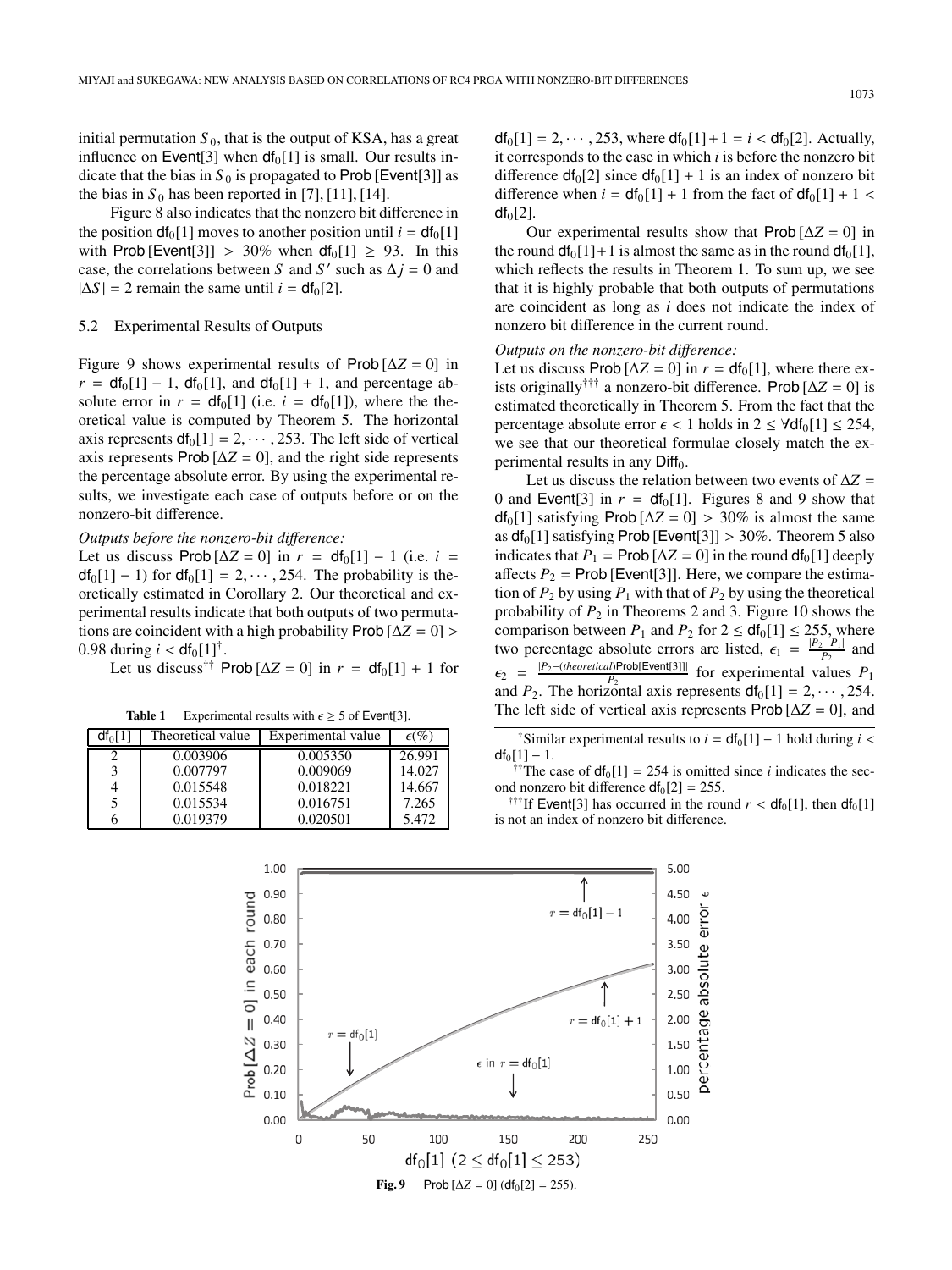

the right side represents the percentage absolute error. Experimental results show that  $\epsilon_1$  < 5 (resp. 10) if  $df_0[1] > 15$ (resp.  $df_0[1] > 9$ ). From these theoretical and experimental results, we see that the observable event  $\Delta Z = 0$  can indicate that the internal event Event[3] occurs with extremely high probability.

Figure 11 shows experimental results of Prob  $[\Delta Z = 0]$ in the round  $df_0[1] = 3$  in each case of  $4 \leq df_0[2] \leq 255$  $(d_i[1] = 3)$ , and percentage absolute error. The horizontal axis represents  $df_0[2]$ . The left side of vertical axis represents Prob  $[\Delta Z = 0]$ , and the right side represents the percentage absolute error. The percentage absolute error  $\epsilon$  < 0.8 holds in 4  $\leq$   $\forall$ df<sub>0</sub>[2]  $\leq$  255. We see that our theoretical formulae closely match the experimental results independent of another nonzero-bit difference  $df_0[2]$ .

#### 5.3 Experimental Results of Biases in  $S_0[1]$  and  $S_0[2]$

Let us discuss Event<sup>[3]</sup> when  $df_0[1] = 3$  in detail, where the error  $\epsilon > 10$  (Table 1). Theorem 3 says that both  $S_0[1]$  and  $S_0[2]$  determine Event[3], that is, Event[3]  $\iff [S_0[1] =$ 3]  $\sqrt{S_0[1]} \neq 2, 3 \wedge S_0[1] + S_0[2] = 3$ . Here we investigate the bias in  $S_0[1]$  and  $S_0[2]$  from the point of view of Event<sup>[3]</sup>.

Figure 12 shows experimental results concerning the occurrence of  $S_0[1]$  with  $0 \le S_0[1] \le 255$ , and the percentage absolute error, where the theoretical value (a random association) of occurrence of each  $S_0[1]$  is  $\frac{1}{N} = 3.906 \times 10^{-3}$ . Figure 13 shows experimental results concerning the occurrence of  $S_0[2]$  when  $S_0[1] = 3$ , and the percentage absolute error, where the theoretical value (a random association) of occurrence of each  $(S_0[1] = 3, S_0[2])$  is  $\frac{1}{N(N-1)} =$ 1.532 × 10<sup>-5</sup>. The horizontal axis represents  $S_0[1]$  or  $S_0[2]$ . The left side of vertical axis represents each probability, and the right side represents each percentage absolute error.

These experimental results indicate a non-uniform distribution of  $S_0[1]$  and  $S_0[2]$  when  $S_0[1] = 3$ . Tables 2 and 3 show some cases that indicate a non-uniform distribution as follows:

Prob 
$$
[S_0[1] = 3] = 5.303 \times 10^{-3} > 3.906 \times 10^{-3}
$$
,  
\nProb  $[S_0[1] = 3 \land S_0[2] = x] > 2.0 \times 10^{-5}$   
\n $> 1.532 \times 10^{-5}$  for  $\forall x \le 135$ ,  
\nProb  $[S_0[1] = 3 \land 0 \le S_0[2] \le 128] = 3.05299 \times 10^{-3}$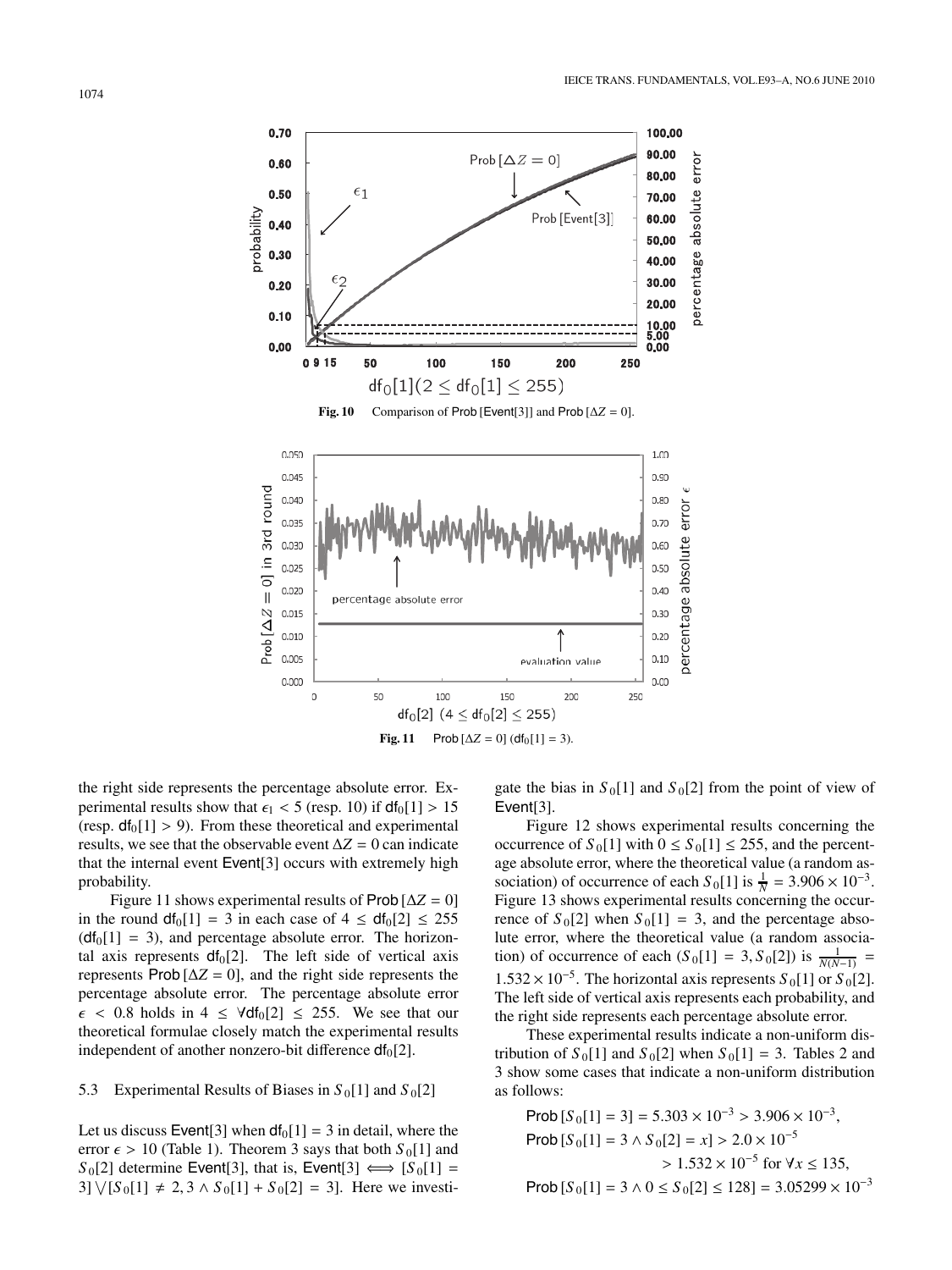

**Table 2** Probability of occurrence  $S_0[1]$ .

| $S_0[1]$  | Probability of occurrence $S_0[1]$ |        |        |        |        |        |        |        |        |        |
|-----------|------------------------------------|--------|--------|--------|--------|--------|--------|--------|--------|--------|
| $0 - 9$   | 0.0039                             | 0.0039 | 0.0054 | 0.0053 | 0.0053 | 0.0053 | 0.0053 | 0.0052 | 0.0052 | 0.0052 |
| $10 - 19$ | Ш<br>0.0052                        | 0.0052 | 0.0052 | 0.0052 | 0.0052 | 0.0051 | 0.0051 | 0.0051 | 0.0051 | 0.0051 |
| $20 - 29$ | Ш<br>0.0051                        | 0.0050 | 0.0050 | 0.0050 | 0.0050 | 0.0050 | 0.0050 | 0.0049 | 0.0050 | 0.0049 |
| $30 - 39$ | 0.0049                             | 0.0047 | 0.0049 | 0.0049 | 0.0048 | 0.0049 | 0.0048 | 0.0048 | 0.0048 | 0.0048 |

**Table 3** Probability of occurrence  $S_0[2]$  in  $S_0[1] = 3$ .

| S <sub>0</sub> [2] | Probability of occurrence $S_0[2]$ in $S_0[1] = 3$ |           |           |           |           |           |           |  |  |
|--------------------|----------------------------------------------------|-----------|-----------|-----------|-----------|-----------|-----------|--|--|
| $0 - 6$            | 0.0000211                                          | 0.0000227 | 0.0000207 |           | 0.0000286 | 0.0000280 | 0.0000281 |  |  |
| $7 - 13$           | 0.0000280                                          | 0.0000278 | 0.0000286 | 0.0000277 | 0.0000278 | 0.0000270 | 0.0000274 |  |  |
| $14 - 20$          | 0.0000273                                          | 0.0000270 | 0.0000271 | 0.0000270 | 0.0000270 | 0.0000269 | 0.0000269 |  |  |
| $108 - 114$        | 0.0000216                                          | 0.0000213 | 0.0000213 | 0.0000206 | 0.0000216 | 0.0000207 | 0.0000219 |  |  |
| $115 - 121$        | 0.0000212                                          | 0.0000216 | 0.0000204 | 0.0000207 | 0.0000210 | 0.0000202 | 0.0000218 |  |  |
| $122 - 128$        | 0.0000210                                          | 0.0000211 | 0.0000206 | 0.0000206 | 0.0000205 | 0.0000208 | 0.0000206 |  |  |

# $> 1.9531 \times 10^{-3}$ .

These non-uniform distribution will be used for a new cryptanalytic analysis in Sect. 6.

# **6. A New Cryptanalytic Analysis**

Here we investigate how to analyze the internal state of *S* or *j*. Assume that two permutations *S* and *S'* with  $\text{Diff}_0$  =  ${df_0[1], df_0[2]}$  in the initial round are given, and that both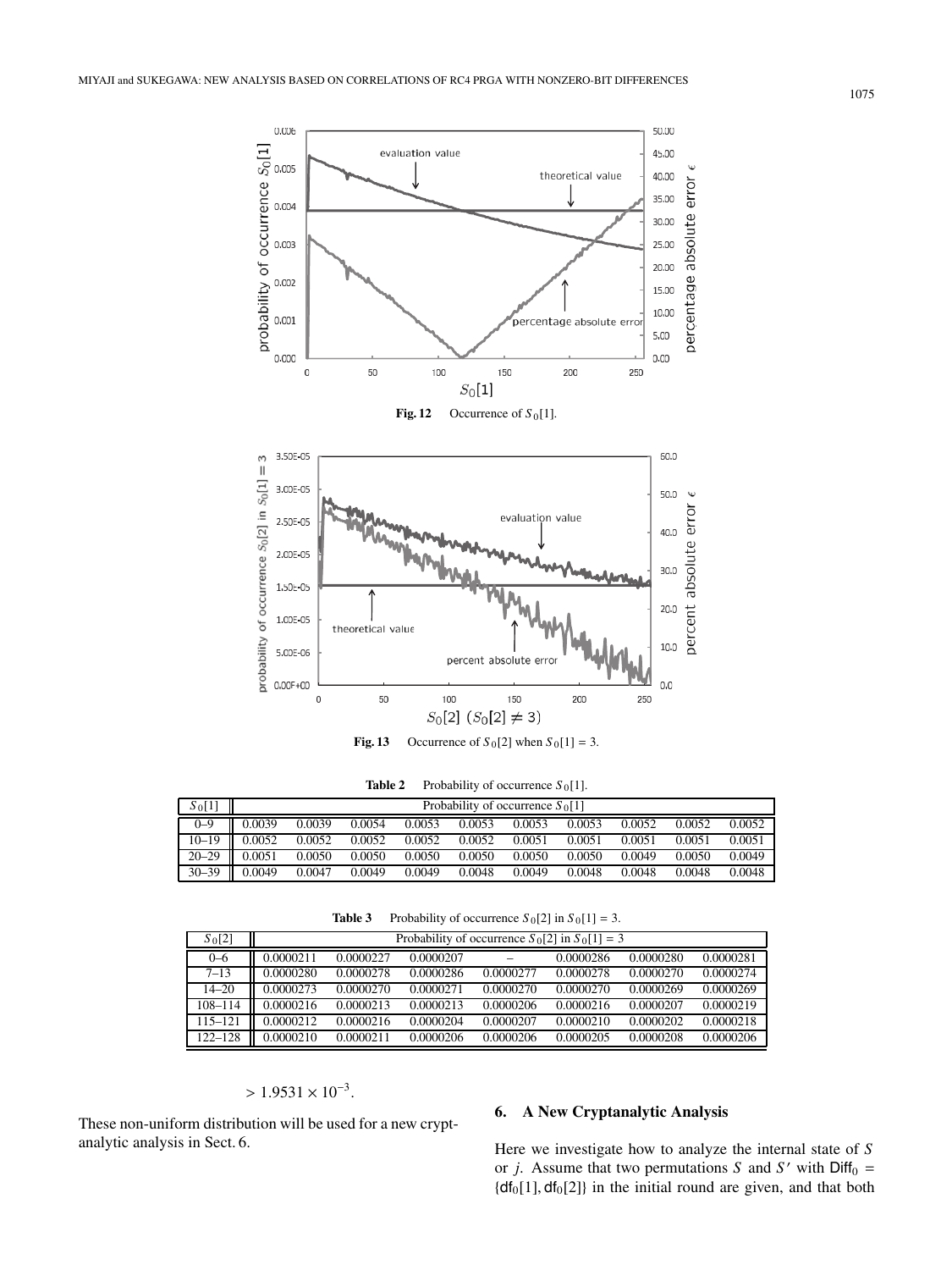outputs of PRGA are observable.

Then, by observing both outputs *Z* and *Z'* of PRGA, we can recognize the index of the first nonzero-bit difference from the first round in which both outputs are not equal. This is investigated in Sect. 5.2. Therefore, if neither  $df_0[1]$ nor  $df_0[2]$  are known, the first nonzero-bit difference is probabilistically predictable.

Consider the case of  $df_0[1] = 2$ . By checking whether  $\Delta Z = 0$  in the 2nd round, we can recognize whether Event<sup>[3]</sup> has occurred. If Event<sup>[3]</sup> has occurred, then  $S_0[1] = 2$  holds from Theorem 3. The experimental result shows Prob [Event[3]  $| df_0[1] = 2 = 0.005350$  (see Table 1). However, if we try to predict  $S_0[1]$  from a random association, then the probability is  $1/256 = 0.003906$ . Therefore, one can guess  $S_0[1]$  with an additional advantage of  $\frac{0.005350 - 0.003906}{0.003906} \times 100 = 36.9 \%$ .

Consider the case of  $df_0[1] = 3$ . By checking whether  $\Delta Z = 0$  in the 3rd round, we can recognize whether Event<sup>[3]</sup> has occurred. Let us discuss how to predict both  $S_0[1]$ and  $S_0[2]$ . If Event[3] has occurred, then  $[S_0[1] = 3]$   $\vee$  $[S_0[1] \neq 2, 3 \wedge S_0[1] + S_0[2] = 3]$  holds, from Theorem 3. In the case of  $S_0[1] = 3$ , the experimental results show that Prob [Event[3] |  $df_0[1] = 3$ ] = 0.009069 (see Table 1) and  $Prob[S_0[1] = 3] = 0.0053$  (see Table 2). On the other hand, we predict  $S_0[2]$  with the probability 1/255. Therefore, we can predict  $(S_0[1], S_0[2])$  with the probability  $0.0053 \times 1/255 = 2.078431 \times 10^{-5}$ . In the case of  $[S_0[1] ≠ 2, 3 \wedge S_0[1] + S_0[2] = 3]$ , if  $S_0[1]$  is predicted, then  $S_0[2]$  can be predicted promptly. We find that  $Prob [Event[3] \wedge [S_0[1] \neq 2, 3] \wedge [S_0[1] + S_0[2] = 3]] =$  $(0.009069 - 0.0053) \times 1/254 = 1.483858 \times 10^{-5}$ . Therefore, we can predict  $(S_0[1], S_0[2])$  with the probability  $1.483858 \times 10^{-5}$ . Taking both together, the probability to predict  $(S_0[1], S_0[2])$  is  $2.078431 \times 10^{-5} + 1.483858 \times 10^{-5} =$  $3.562289 \times 10^{-5}$ . On the other hand, if we try to predict  $(S_0[1], S_0[2])$  from a random association, then the probability is  $1/256 \times 1/255 = 1.531863 \times 10^{-5}$ . Therefore, one can guess  $(S_0[1], S_0[2])$  with an additional advantage of  $\frac{3.562289 - 1.531863}{1.531863} \times 100 = 132.54\%$ .

# *Further Discussion*

Here we discuss how we generalize our analysis to RC4. In this paper, we start with  $\text{Diff}_0 = \{df_0[1], df_0[2]\}.$  However, our results can be generalized to cases where there exist differences Diff<sub>0</sub> with #Diff<sub>0</sub> > 2 in the initial round. Then, we could apply our analysis to any given two *S* and *S* as follow. Set the first index, whose values of both *S* and *S'* differ each other, to  $df_0[1]$ . That is, the following holds:  $S_0[i] = S'_0[i]$ for  $(0 \le i < df_0[1])$  and  $S_0[df_0[1]] \ne S'_0[df_0[1]]$ . Then, by applying our discussion to the above case, we could compute the probability that both outputs are equal to each other in  $r < df_0[1]$  theoretically. Furthermore, by observing two outputs, we could predict inner states whether Event[3] has occurred or not. Then, in the special case of a small  $df_0[1]$ , we could guess inner states such as *S* and *j*.

# **7. Conclusion**

In this paper, we have investigated, for the first time, correlations between two permutations, *S* and *S'*, with some differences in the initial round. We have shown that correlations between two permutations *S* and *S* remain before "*i*" is in the position where the nonzero-bit difference exists in the initial round, and that the correlations remain with non negligible probability even after "*i*" passed by the position. All theoretical results have been confirmed experimentally.

Our results imply that the same correlations between two permutations will be observed with non negligible probability after the 255-th round. This reveals a new inherent weakness of shuffle-exchange-type PRGA. We have also investigated how to predict inner states such as *S* and *j* by using observable two outputs *Z* and shown its additional advantage compared with prediction from a random association.

#### **Acknowledgments**

The authors express our gratitude to anonymous referees for invaluable comments.

#### **References**

- [1] E. Biham and Y. Carmeli, "Efficient reconstruction of RC4 keys from internal states," Proc. FSE 2008, LNCS, vol.5086, pp.270–188, Springer-Verlag, 2008.
- [2] S.R. Fluhrer, I. Mantin, and A. Shamir, "Weaknesses in the key scheduling algorithm of RC4," Proc. 8th Workshop on Selected Areas in Cryptography, LNCS, vol.2259, pp.1–24, Springer-Verlag, 2001.
- [3] S.R. Fluhrer and D.A. McGrew, "Statistical analysis of the alleged RC4 keystream generator," Proc. FSE 2001, LNCS, vol.1978, pp.19–30, Springer-Verlag, 2001.
- [4] J. Golic, "Linear statistical weakness of alleged RC4 keystream generator," Proc. EUROCRYPT 1997, LNCS, vol.1233, pp.226–238, Springer-Verlag, 1997.
- [5] L.R. Knudsen, W. Meier, B. Preneel, V. Rijmen, and S. Verdoolaege, "Analysis methods for (alleged) RC4," Proc. ASIACRYPT 1998, LNCS, vol.3494, pp.327–341, Springer-Verlag, 1998.
- [6] A. Maximov and D. Khovratovich, "Analysis of the stream cipher RC4," Proc. CRYPTO 2008, LNCS, vol.5157, pp.297–316, Springer-Verlag, 2008.
- [7] I. Mantin, "Analysis of the stream cipher RC4," Master's Thesis, The Weizmann Institute of Science, Israel, 2001.
- [8] I. Mantin and A. Shamir, "A practical attack on broadcast RC4," Proc. FSE 2001, LNCS, vol.2355, pp.87–104, Springer-Verlag, 2002.
- [9] I. Mantin, "Predicting and distinguishing attacks on RC4 keystream generator," Proc. EUROCRYPT 2005, LNCS, vol.3494, pp.491– 506, Springer-Verlag, 2005.
- [10] M. Matsui, "Key collisions of the RC4 stream cipher," Proc. FSE 2009, LNCS, vol.5665, pp.38–50, Springer-Verlag, 2009.
- [11] I. Mironov, "(Not so) random shuffles of RC4," Proc. CRYPTO 2002, LNCS, vol.2442, pp.304–319, Springer-Verlag, 2002.
- [12] S. Mister and S.E. Tavares, "Cryptanalysis of RC4-like ciphers," Proc. SAC 1998, LNCS, vol.1556, pp.131–143, Springer-Verlag, 1998.
- [13] G. Paul and S. Maitra, "RC4 state information at any stage reveals